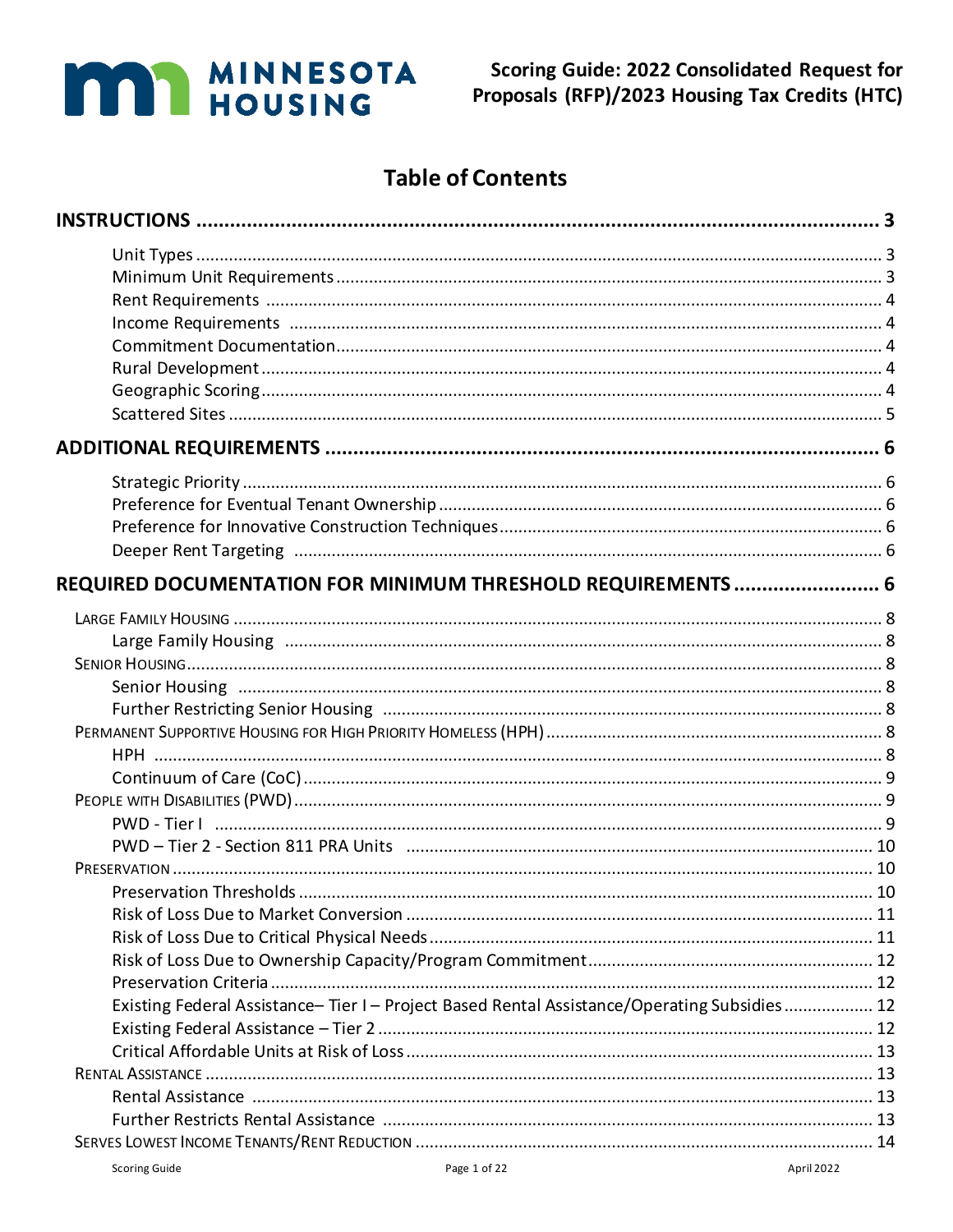| QUALIFIED CENSUS TRACT (QCT)/COMMUNITY REVITALIZATION, TRIBAL EQUIVALENT AREAS AND OPPORTUNITY ZONES 17 |  |
|---------------------------------------------------------------------------------------------------------|--|
|                                                                                                         |  |
| BLACK, INDIGENOUS AND PEOPLE OF COLOR-OWNED / WOMEN-OWNED BUSINESS ENTERPRISE (BIPOCBE/WBE)  18         |  |
|                                                                                                         |  |
|                                                                                                         |  |
|                                                                                                         |  |
|                                                                                                         |  |
|                                                                                                         |  |
|                                                                                                         |  |
|                                                                                                         |  |
|                                                                                                         |  |
|                                                                                                         |  |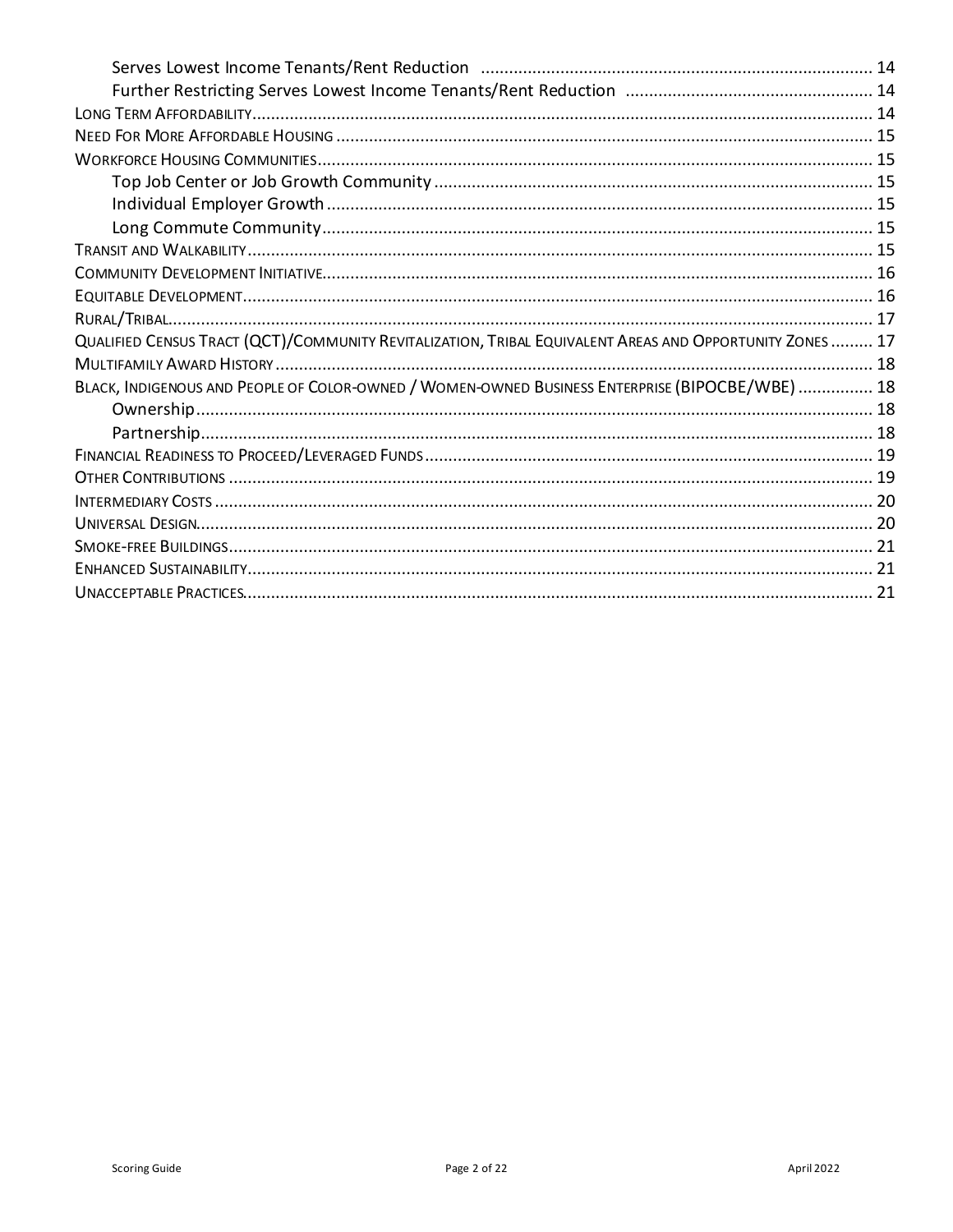### <span id="page-2-0"></span>**Instructions**

The purpose of this Scoring guide is to provide additional information to supplement the Self-scoring Worksheet. This guide is intended to address commonly asked questions and clarify document submission requirements. Applicants must meet the requirements outlined in the Self-Scoring Worksheet and the Scoring Guide to be eligible for points. Applicants should referto the following documents for a detailed list of required documentation for each selection criterion:

- Self-scoring Worksheet
- Multifamily Application Instructions
- Qualified Allocation Plan (QAP)
- Multifamily Customer Portal (checklist and help test)

The applicant must submit documentation that clearly supports the points claimed unless otherwise indicated in the SSW or Scoring Guide. Claiming points does not meet documentation requirements on its own. If an applicant received a partial allocation from Minnesota Housing in a prior Round, the agency may allow submission of the same supporting documentationif commitments have not expired.

The information provided in the Scoring Guide does not modify or override the requirements of Minnesota Housing's Qualified Allocation Plan, the Self-Scoring Worksheet, Multifamily Applications Instructions, Multifamily Underwriting Standards or other documents related to applications for funding. Applicants are encouraged to review the materials available on the Minnesota Housing website and consult with legal counsel, and if applicable, a knowledgeable tax professional, to ensure compliance with all applicable application, submission, and project requirements.

### **Workbook Check**

Look for the  $\blacksquare$  symbol throughout this Guide, as a reminder to cross check the scoring documentation and scoring narrative with the Workbook to ensure consistency.

Minnesota Housing will review the rent grid in the workbook against the Scoring Wizard. Applicants must indicate the correct rent limit, income limit, program type and the source of rental assistance/operating subsidy. If the workbook does not align with the Scoring Wizard, applicants may lose points.

# <span id="page-2-1"></span>**Unit Types**

Pay attention to the unit types when completing calculations.

- Total units all units in a project, including common space or employee units. Common space or employee units should be included in the numerator and denominator when the calculation is based on total units.
- Assisted/Restricted units –HTC units for HTC applications and affordable units for deferred funding. Common space or employee units should be omitted from the numerator and denominator when the calculation is based on assisted units.

### <span id="page-2-2"></span>**Minimum Unit Requirements**

Unless otherwise indicated in this document, in the instance that the unit count and the percentage of units in the workbook don't align with the SSW, Minnesota Housing will do the following: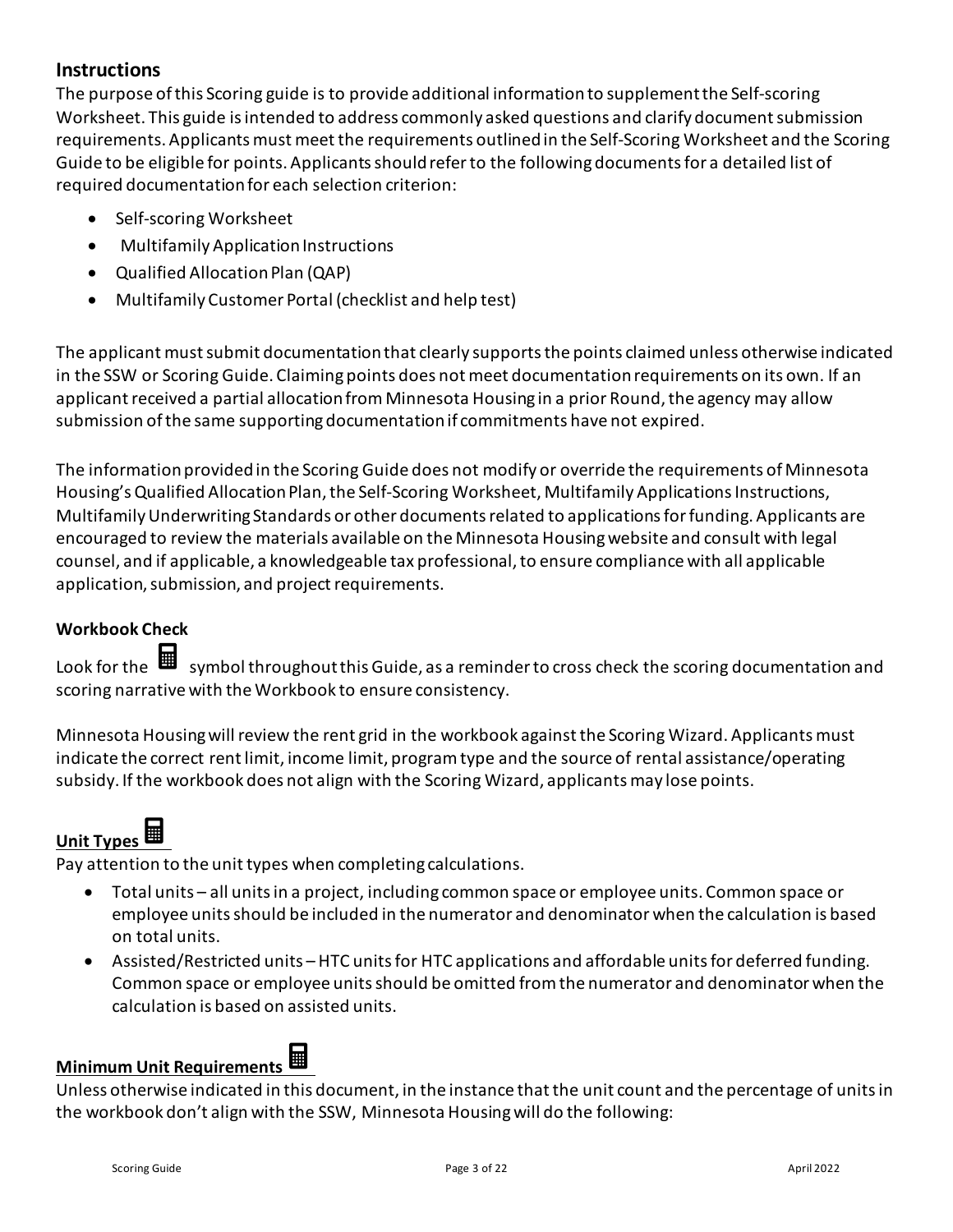- If the number of units indicated in the workbook are equal to or greater than the number of units claimed on and required in the SSW, Minnesota Housing will use the number of units entered in the SSW for scoring.
- If the number of units indicated in the workbook are less than the minimum and/or less than the number of units claimed on and required in the SSW, Minnesota Housing will remove points. In the instance of tiered categories, the points will be adjusted downward.

### <span id="page-3-0"></span>**Rent Requirements**



Applicants should make sure the correct rent limits related to scoring requirements (ex. 30% MTSP, 50% MTSP) are reflected in the workbook for each unit. Minnesota Housing will remove points for incorrect **rent** limits**.**

### <span id="page-3-1"></span>**Income Requirements**

Applicants should make sure the correct income limits related to scoring requirements(ex. 30% MTSP, 50% MTSP) are reflected in the workbook for each unit. Minnesota Housing will not remove points for incorrect incomeslimits, but the final legal documents will reflect all rent/incomes that were claimed and awarded points.

### <span id="page-3-2"></span>**Commitment Documentation**

Minnesota Housing will review all commitment documentation submitted. Documentation must be current (not expired), project specific, fully executed and state the amount (ex. dollar amounts for capital contributions, voucher amounts for rental assistance). Minnesota Housing will use the amount stated in the commitment documentation to award points. If no amount is stated or if the dollar amount varies from the SSW, points will be reduced accordingly.

### <span id="page-3-3"></span>**Rural Development**

Rural Development (RD) projects may be prohibited from selecting rent and income restrictions and/or tenant household types. Please consult with RD and Minnesota Housing staff prior to submitting an application if you have this issue.

### <span id="page-3-4"></span>**Geographic Scoring**

The geographic based selection criteria are also mapped in the [Community Profiles](https://www.mnhousing.gov/sites/np/profiles) based on applicable methodologies. The maps located in the Community Profiles and Methodology do not supersede the language in the Methodologies themselves or in the Self-scoring Worksheet. Applicants should cross reference the Selfscoring Worksheet prior to claiming points.

Minnesota Housing uses the primary address for a proposed project when scoring all geographic criteria. Minnesota Housing recognizes, however, that property boundaries for a project may extend beyond the primary address. To account for this, if any segment of the property boundary intersects the given geographic scoring criteria in question, it is eligible to receive those points. In other words, the following applies:

- If the primary address provides the correct score, then no further documentation is needed.
- If the primary address does not score or receives a lower score than another part of the property, provide documentation that highlights the property boundary and its proximity to the scoring criteria.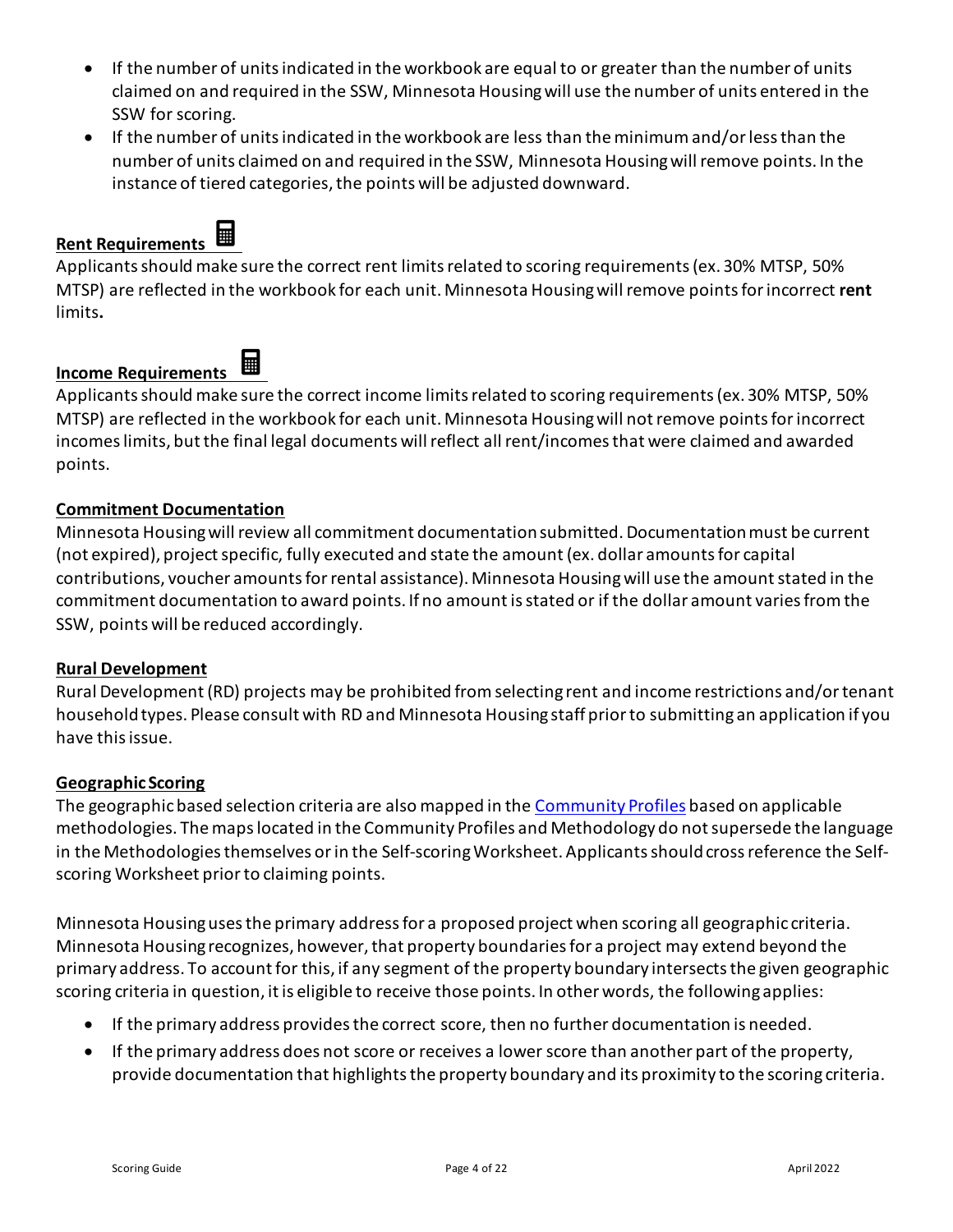### <span id="page-4-0"></span>**Scattered Sites**

Scattered site projects require a specific scoring methodology defined in each section below when applicable. A scattered site project is defined for HTC purposes as:

- buildings on different tracts of land that have similarly constructed units;
- have the same owner for federal income tax purposes;
- are financed pursuant to a common plan of financing; and,
- is 100 percent rent- and income-restricted.

Guidance is provided throughout this guide on how thresholds and selection criteria in the SSW will apply to scattered site projects. The project should use a weighted average for selection criteria using the number of units that meet the criteria. If a section below does not include guidance, then the criteria applies to the entire project and clarification is not necessary. The applicant should claim criteria based upon the requirement stated in each respective threshold and selection criterion.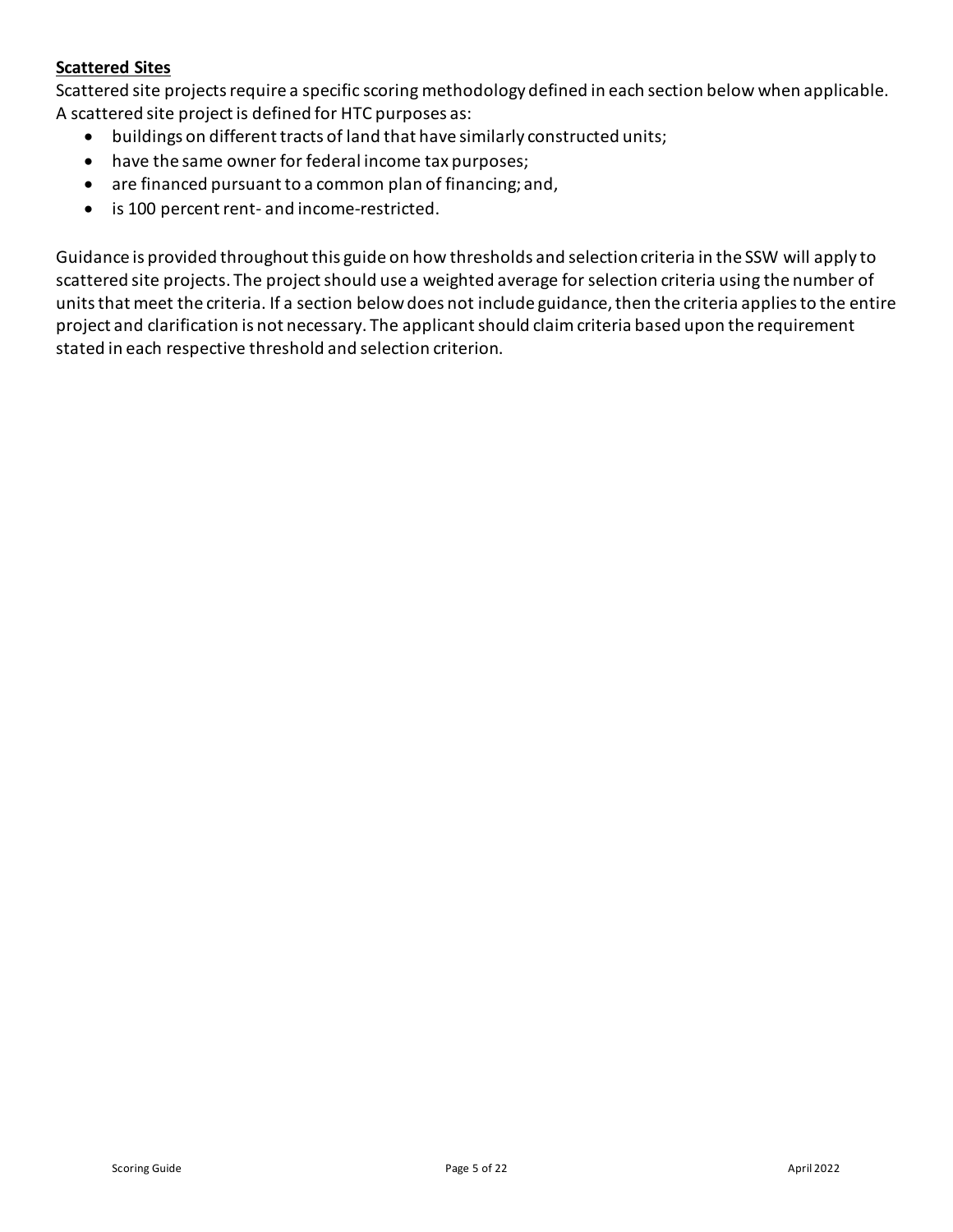### <span id="page-5-0"></span>**Additional Requirements**

### <span id="page-5-1"></span>**Strategic Priority**

Minnesota Housing staff will validate that at least one strategic priority is identified in the Multifamily Rental Housing Narrative.

### **Where to Submit Supporting Documentation:**

• **Rental Housing Narrative Questions checklist item in Portal** 

### <span id="page-5-2"></span>**Preference for Eventual Tenant Ownership**

This preference is only applicable to HTC projects. Provide a draft or preliminary transition plan consistent with the requirements of the [Eventual Tenant Ownership \(ETO\) Guide.](https://www.mnhousing.gov/get/MHFA_1044122)

### **Where to submit Supporting Documentation:**

• **Eventual Tenant Ownership (HTC) checklist item in Portal** 

### <span id="page-5-3"></span>**Preference for Innovative Construction Techniques**

The preference is only available through the Consolidated Request for Proposals (RFP)**.** A pre-application is required to determine eligibility. Minnesota Housing will provide a letter of determination to the preapplicants prior to the full application due date. Applicants claiming the preference must upload the document into Portal. See the [Innovative ConstructionTechniques](https://www.mnhousing.gov/get/MHFA_250652) Guidance for additional information.

### **Where to submit Supporting Documentation:**

• **ICT Determination Letter checklist item in Portal** 

### <span id="page-5-4"></span>**Deeper Rent Targeting**



All applicants must meet the minimum requirements outlined in the SSW. Units can overlap with all other scoring criteria, except for projects where 100% of the units include project-based rental assistance.

### **Where to submit Supporting Documentation:**

• **Multifamily Workbook checklist item in Portal** 

### <span id="page-5-5"></span>**Required Documentation for Minimum Threshold Requirements**

For applications submitted for HTC Round 1, all applicants statewide must meet at least one minimum threshold. Refer to the Self-Scoring Worksheet for more information, including the full list of minimum threshold options.

- A. For projects outside of the metropolitan area that meet a locally identified housing need and which are in short supply in the local housing market as evidenced by credible data submitted with the application. Credible data could include:
	- 1. a market study that meets Minnesota Housing's Market Study Guidelines; or,
	- 2. a housing study for the jurisdiction, a local council resolution; or,
	- 3. a threshold letter from an authorized city representative identifying a locally identified housing need that the project meets. See [HTC sample threshold letter.](https://www.mnhousing.gov/download/MHFA_250476)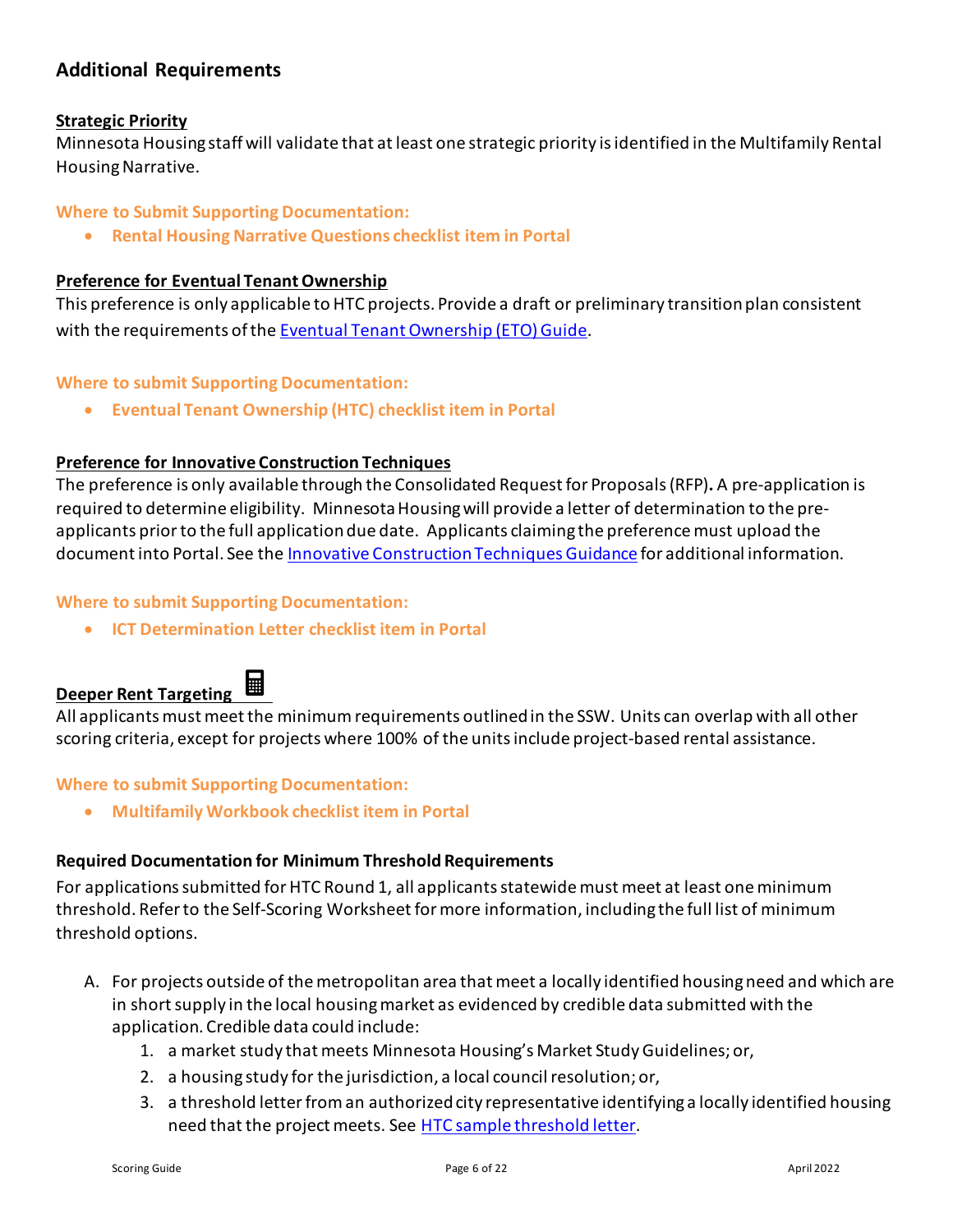### **Threshold Requirements for Scattered Sites:**

- Minimum Threshold A. 1 and A.2 Threshold applies to the whole project.
- Minimum Threshold A.3 E Must have 51% of the total units to meet the threshold

### **Where to submit Supporting Documentation:**

- **HTC Minimum Thresholds checklist item in Portal**
- **Multifamily Workbook checklist item in Portal**
- **Market Study checklist item in Portal (when applicable)**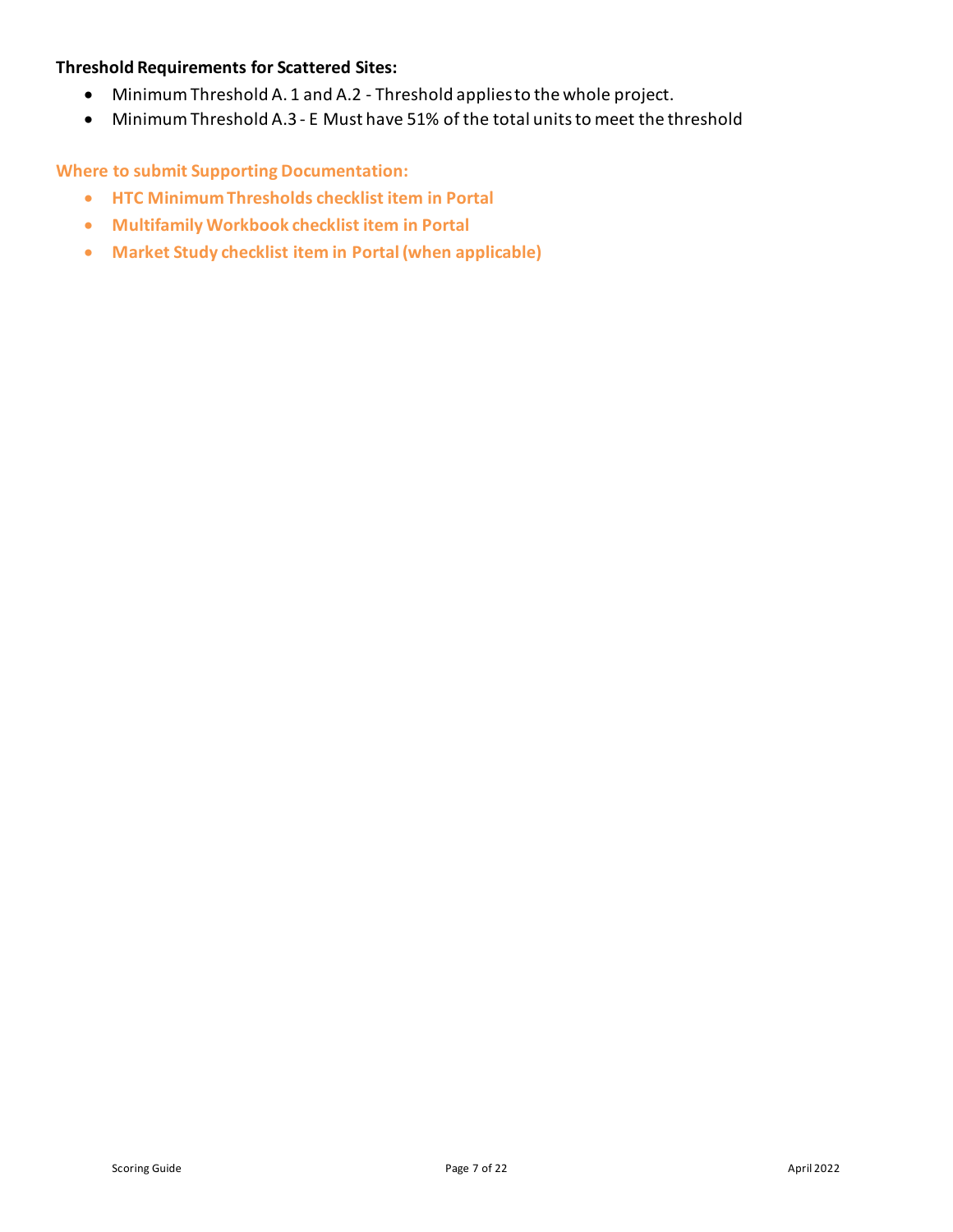### <span id="page-7-0"></span>**Large Family Housing**

#### <span id="page-7-1"></span>鬨 **Large Family Housing**

Minnesota Housing will validate the units with the submitted Multifamily Workbook. Projects must round up to the nearest unit. The percentage calculation usesthe number of assisted units.

Scoring Dependencies:

• Cannot claim Senior Housing

### **Where to submit Supporting Documentation:**

• **Multifamily Workbook checklist item in Portal** 

<span id="page-7-2"></span>**Senior Housing** 

#### <span id="page-7-3"></span>囲 **Senior Housing**

Minnesota Housing will validate the units with the submitted Multifamily Workbook. All assisted units must be age restricted.

### <span id="page-7-4"></span>**Further Restricting Senior Housing**

Applicants seeking to further restrict the incomes on senior units. The calculation is based on the number of age restricted units above.

Scoring Dependencies:

- Cannot claim Large Family
- Cannot claim People with Disabilities
- Further Restricting Senior Housing Units cannot claim Further Restricting Rental Assistance

**Note:** Only one member of the household needs to be 55+. The age restriction does not need to apply to all tenants (but can be).

**Where to submit Supporting Documentation:**

- **Multifamily Workbook checklist item in Portal**
- **Senior Housing Narrative Questions checklist item in Portal**

### <span id="page-7-5"></span>**Permanent Supportive Housing for High Priority Homeless (HPH)**

#### <span id="page-7-6"></span>鬨 **HPH**

The project **must** meet the threshold requirements outlined in the Self-scoring Worksheet and include the supportive housing application materials, including all narratives, forms and submittals identified in the Portal.

Minnesota Housing will validate all information with the submitted Multifamily Workbook and application materials. **The HPH units must be marked as HPH units on the rent and income grid in the Workbook, and**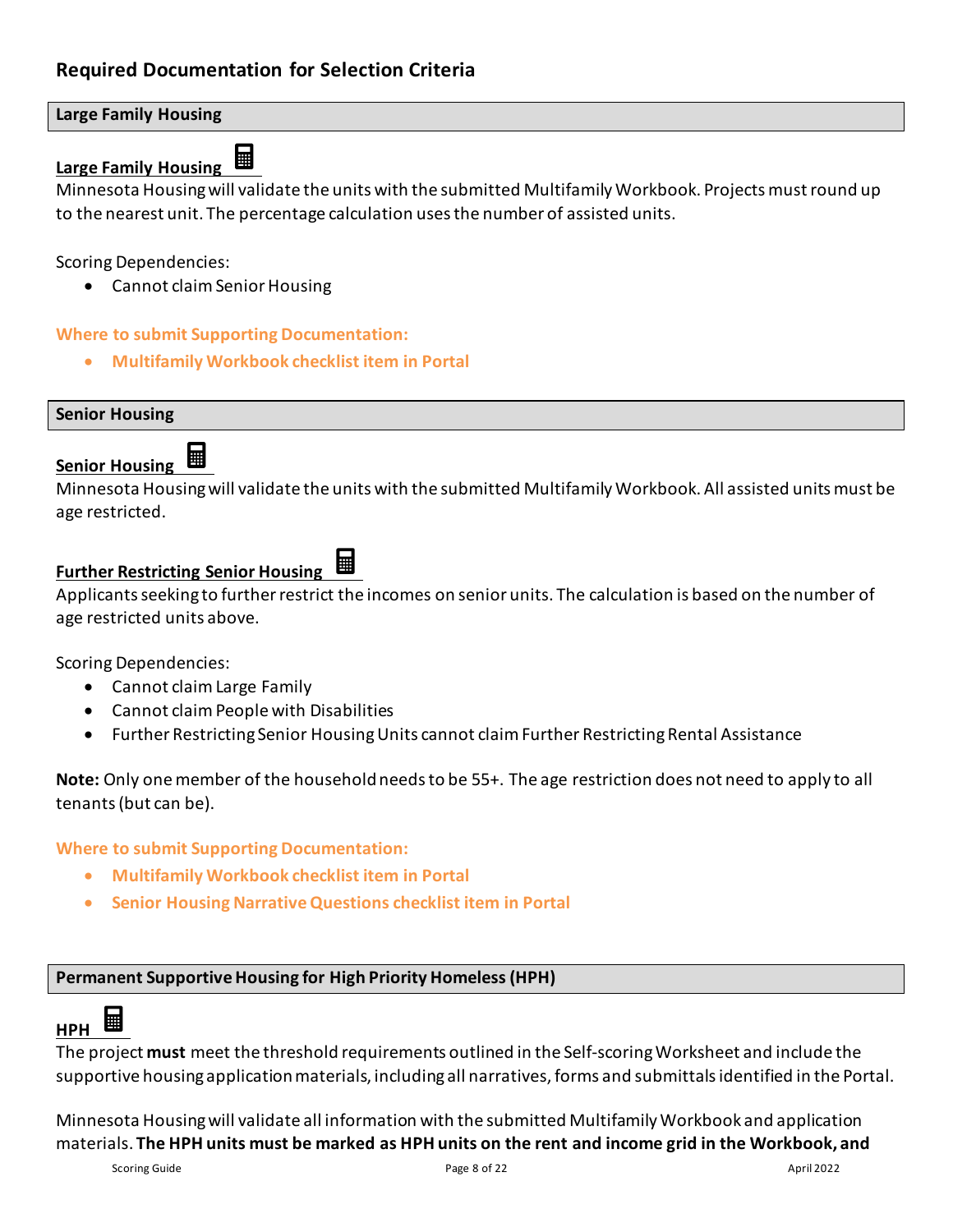**the type of rental subsidy must be indicated.** If no subsidy is available, rent levels must be underwritten to the Supportive Housing units underwriting standards outlined in the Multifamily Underwriting Standards, and they must be financially feasible.

Scoring Dependencies:

- HPH units cannot overlap with PWD units
- If claiming People with Disabilities Tier 2 Section 811 PRA Units, the overall units cannot exceed 25% of total units (HPH, PWD, and other homeless)

### <span id="page-8-0"></span>**Continuum of Care (CoC)**

The household type served must be consistent with the local CoC priority household type published for the RFP/QAP year and the identified HPH household type. Minnesota Housing will validate all information with the submitted Multifamily Workbook and supportive housing application materials. The percentage calculation uses the number of total units. See the [Continuum of Care \(CoC\) Priorities](http://www.mnhousing.gov/get/MHFA_238750)for more information.

### **Where to submit Supporting Documentation:**

- **Multifamily Workbook checklist item in Portal**
- **Permanent Supportive Housing Narrative Questions checklist item in Portal**
- **Qualification of Service Provider checklist item in Portal**
- **Service Funding Documentation checklist item in Portal**
- **Continuum of Care Confirmation checklist item in Portal**
- **Housing Support Funding Commitment Letter checklist item in Portal (when applicable)**

### <span id="page-8-1"></span>**People with Disabilities(PWD)**

#### <span id="page-8-2"></span>量 **PWD - Tier I**

The project **must** meet the threshold requirements outlined in the Self-scoring Worksheet and include the People with Disabilities application materials, including all narratives, forms and submittals identified in the Portal.

Minnesota Housing will validate all information with the submitted Multifamily Workbook and application materials. **The units must be marked as PWD on the rent and income grid in the Workbook, the income limit should be restricted to 30% MTSP, and the type of rental subsidy must be indicated.** If no subsidy is available, rent levels must be underwritten to the Supportive Housing units underwriting standards outlined in the Multifamily Underwriting Standards, and they must be financially feasible.

Policy Modification:

- If the applicant indicates that the population served will be persons with physical disabilities, and if Round 1 Minimum Threshold C5 (persons with physical disabilities) is the only minimum threshold criteria met, the project must meet the statutory requirement that 50% of units must be accessible Type A and B units as identified in the referenced Chapter 1341, also known as the Accessibility Code.
- If the minimum threshold is not required, then statutory requirement pertaining to accessible units is not applicable.

### Scoring Dependencies (Tier I):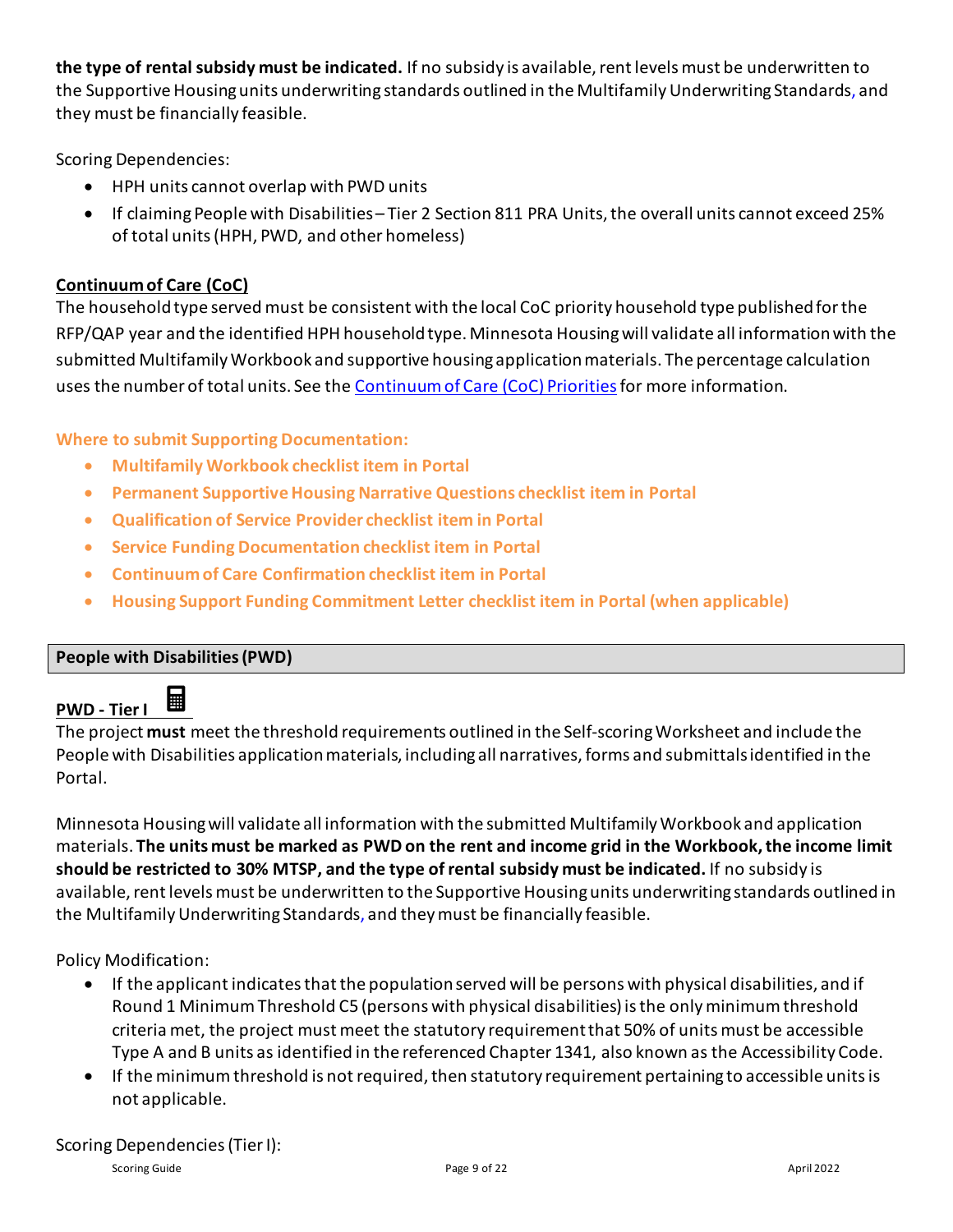- Cannot claim if the property has age restrictions (Senior Housing)
- Units cannot overlap with HPH

#### <span id="page-9-0"></span>圛 **PWD – Tier 2 - Section 811 PRA Units**

The project must submit a pre-application to determine eligibility. Minnesota Housing will provide a letter of determinationto pre-applicants prior to the full application deadline. Applicants claiming the criteria must upload the letter into Portal. The application **must**meet the threshold requirements outlined in the Selfscoring Worksheet and include the People with Disabilities application materials, including all narratives, forms and submittals identified in the Portal.

The total number of Section 811 PRA units cannot exceed 11 units per project and the percent of supportive housing units (HPH, PWD and other homeless units) cannot exceed 25% of the total units.

Minnesota Housing will validate all information with the submitted Multifamily Workbook and application materials. The units must be marked as PWD on the rent and income grid in the Workbook, the income limit restricted to 30% MTSP, and Section 811 PRA should be indicated as the type of rental subsidy.

Scoring Dependencies (Tier 2):

- Cannot claim if the property has age restrictions (Senior Housing)
- Units cannot overlap with HPH
- Total PWD units cannot exceed 11 units
- Units cannot exceed 25% of total units (HPH, PWD, and other homeless)
- Section 811 units cannot claim Serves Lowest Income on the same units

**Where to submit Supporting Documentation:**

- **Multifamily Workbook checklist item in Portal**
- **People with Disabilities Narrative Questions checklist item in Portal**
- **People with Disabilities Service Agreement checklist item in Portal**
- **People with Disabilities Section 811 Narrative checklist item in Portal(when applicable)**
- **Section 811 Determination Letter checklist item in Portal (when applicable)**

### <span id="page-9-1"></span>**Preservation**

### <span id="page-9-2"></span>**Preservation Thresholds**

The project must meet a threshold to be eligible for points.

Note: For projects with an award of existing federal assistance that has been in place for more than 15 years: A project with existing federal rental assistance that meets the definition of federal assistance under the Preservation scoring criteria is not eligible to take points under Rental Assistance, regardless of whether the project takes Preservation points.

**Scattered Site:** To meet the threshold, the building or buildings that satisfy the threshold must have at least 51% of total units to meet the Preservation threshold. For critical affordable units at risk of loss, use a weighted average to determine eligibility.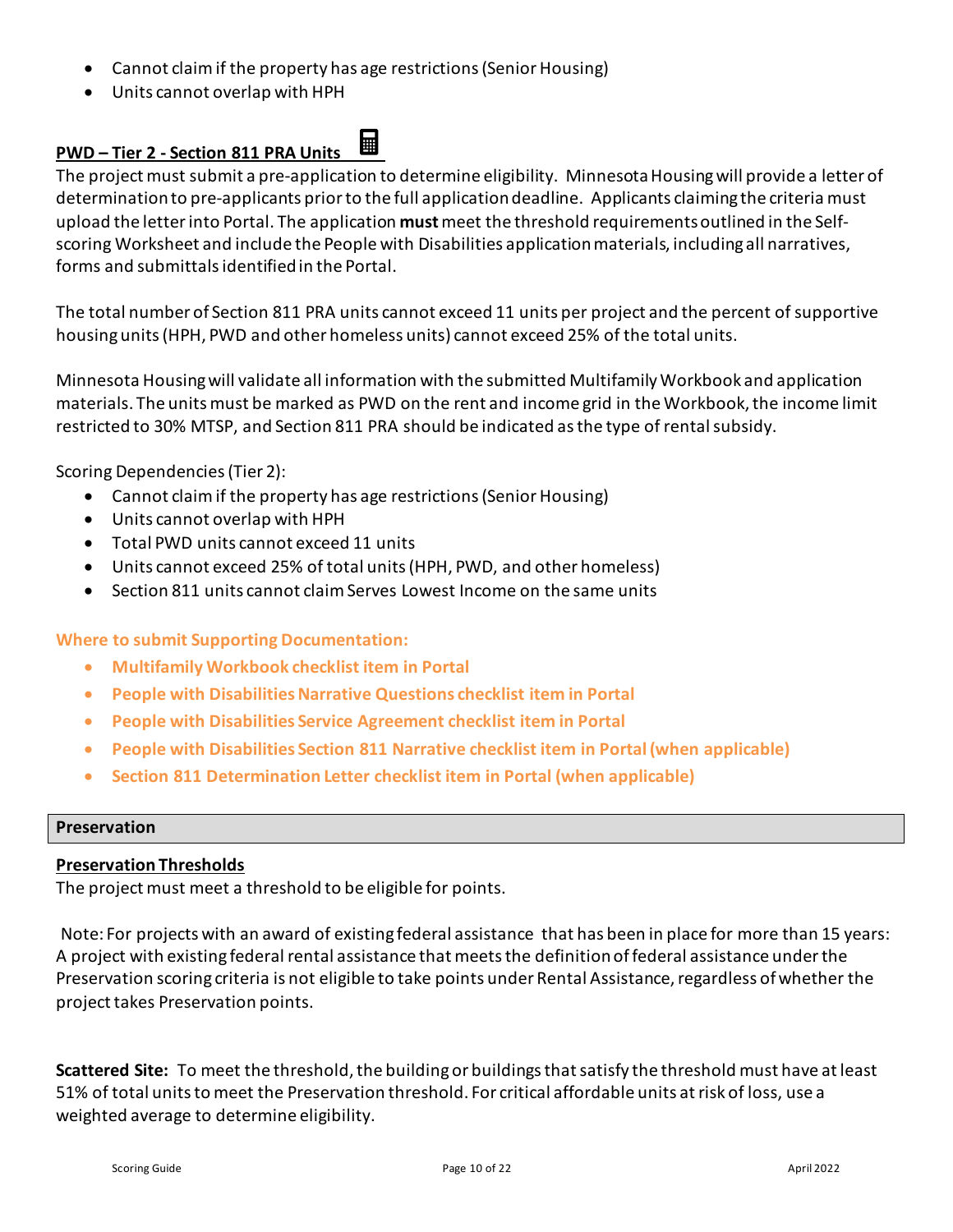### <span id="page-10-0"></span>**Risk of Loss Due to Market Conversion**

- Provide evidence of the ability to convert to market within five years by submitting:
	- o Current financing documents, including Section 8 Housing Assistance Payment (HAP) contracts, Rural Development Mortgages, Declarations, Regulatory Agreements, Use Agreements, or Land Use Restriction Agreements (LURAs) that describe the expiration of relevant contract terms or userestrictions; **AND/OR**
	- o Current financing documents and contracts that show the owner's ability to pre-pay or opt-out, including required approvals and/or penalties. For HTC projects eligible to exercise the option to file for a Qualified Contract, submit the Declaration of Land Use Restrictive Covenants; **AND**
	- o If a property has existing Minnesota Housing financing, document the date of expiration of the Minimum Rent Subsidy Period (MRSP).
- Provide evidence of the vacancy rate by submitting a market study or other third-party data.
- Document the potential for market conversion with one or more of the following:
	- o An appraisal commissioned by Minnesota Housing within a year of the application date where the as-is unrestricted value is equal to or greater than the as-is restricted value; **OR**
	- o A Section 8 Rent Comparability Study acceptable to Minnesota Housing staff and reviewers that was completed within a year of the application date that shows current rents are below comparable market rents; **OR**
	- o A market study approved by Minnesota Housing completed within a year of the application date that shows current rents are below comparable market rents and that the property has a comparable location, amenities, and condition to convert to market rate.
- Submit documentation that the 15 or more years have passed since:
	- o Initial date of Section 8 HAP contract or RD mortgage (with rental assistance) or other existing federal assistance;**OR**
	- o Most recent HTC placed in service date; **OR**
	- o Loan or HTC documents that created a rent and income restriction at or below the greater of 80% of statewide median income or area median income

**NOTE:** Minnesota Housing, at its sole discretion, must agree that a market exists for conversion to market rate housing.

### <span id="page-10-1"></span>**Risk of Loss Due to Critical Physical Needs**

- Document critical physical needs by a third-party assessment, which includes the following:
	- o A Property Needs Assessment (PNA)/Capital Needs Assessment (CNA) and 20 Year Capital Needs Expenditure (20YCE) utilizing Minnesota Housing forms or another approved format.
- Complete the Three-Year Critical Needs Model and provide evidence that the scope of work for the critical needs exceeds the project's available reserves by at least \$5,000 per unit. Review the most recent Minnesota Housing Multifamily Rental Housing Design/Construction Standards, particularly Chapters 3 and 10.
- Submit documentation that the 15 or more years have passed since:
	- o Initial date of Section 8 HAP contract or RD mortgage (with rental assistance) or other existing federal assistance;**OR**
	- o Most recent HTC placed in service date; **OR**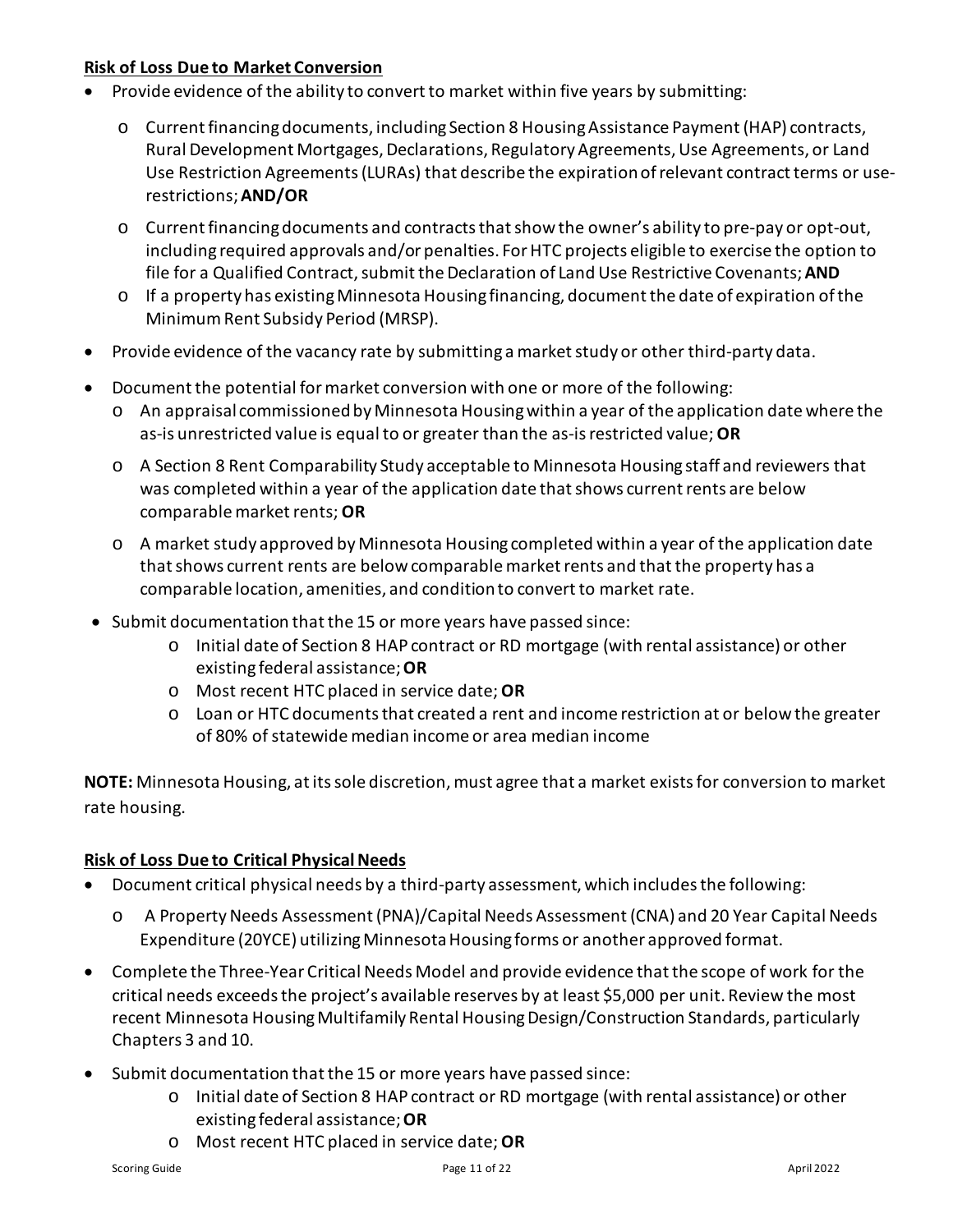o Loan or HTC documents that created a rent and income restriction at or below the greater of 80% of statewide median income or area median income

**NOTE:** Minnesota Housing will validate the critical physical needs and associated costs claimed by the applicant and must agree with the determination to receive points. Minnesota Housing will conduct an inspection in the manner it seems appropriate.

### <span id="page-11-0"></span>**Risk of Loss Due to Ownership Capacity/Program Commitment**

- Provide evidence of applicable events:
	- o Bankruptcy, insolvency, default, foreclosure action, unpaid taxes and assessments, ongoing lack of compliance with lenders or terms of federal assistance, or self-determination by non-profit board are severe enough to put the property at significant risk of not remaining decent, safe and affordable. Document that ownership will be transferred to an unrelated party; **OR**
	- o The property has been or will be acquired from an unrelated party within three years of the application date after being offered for sale on the open market after an opt-out notice for the HAP contract had been submitted to Minnesota Housing; **OR**
	- o The property has been or will be acquired from an unrelated party within three years of the application date as a result of a PARIF Right of First Refusal being exercised; **OR**
	- o The acquisition of a property with USDA Rural Development rental assistance has occurred or will occur when the current or previous owner intends or intended to allow the existing USDA Rural Development mortgage to mature and has turned down offers from USDA Rural Development to re-amortize the mortgage. Document maturity date and date of acquisition. **NOTE:** Must apply within five years of maturity date and within three years of acquisition.
- Submit documentation that the 15 or more years have passed since:
	- o Initial date of Section 8 HAP contract or RD mortgage (with rental assistance) or other existing federal assistance;**OR**
	- o Most recent HTC placed in service date; **OR**
	- o Loan or HTC documents that created a rent and income restriction at or below the greater of 80% of statewide median income or area median income

**NOTE:** Minnesota Housing, at its sole discretion, must agree that a change in ownership is necessary for units to remain decent, safe, and affordable.

### <span id="page-11-2"></span><span id="page-11-1"></span>**Preservation Criteria**

### **Existing Federal Assistance– Tier I – Project Based Rental Assistance/Operating Subsidies**

Provide written evidence of the project having existing project-based rental assistance and/or operating subsidies under the U.S. Department of Housing and Urban Development (HUD), U.S. Department of Agriculture-Rural Development (USDA), Native American Housing Assistance and Selfdetermination Act of 1996 (NAHASDA) or other program that is not scheduled to sunset or expire. Properties that have converted their type of funding through the Rental Assistance Demonstration Program, Component 2 (RAD 2) and RAD for Project Rental Assistance Contracts (PRAC) are eligible. Include documentation of the percentage of units that have project-based federal assistance.

### <span id="page-11-3"></span>**Existing Federal Assistance – Tier 2**

Provide: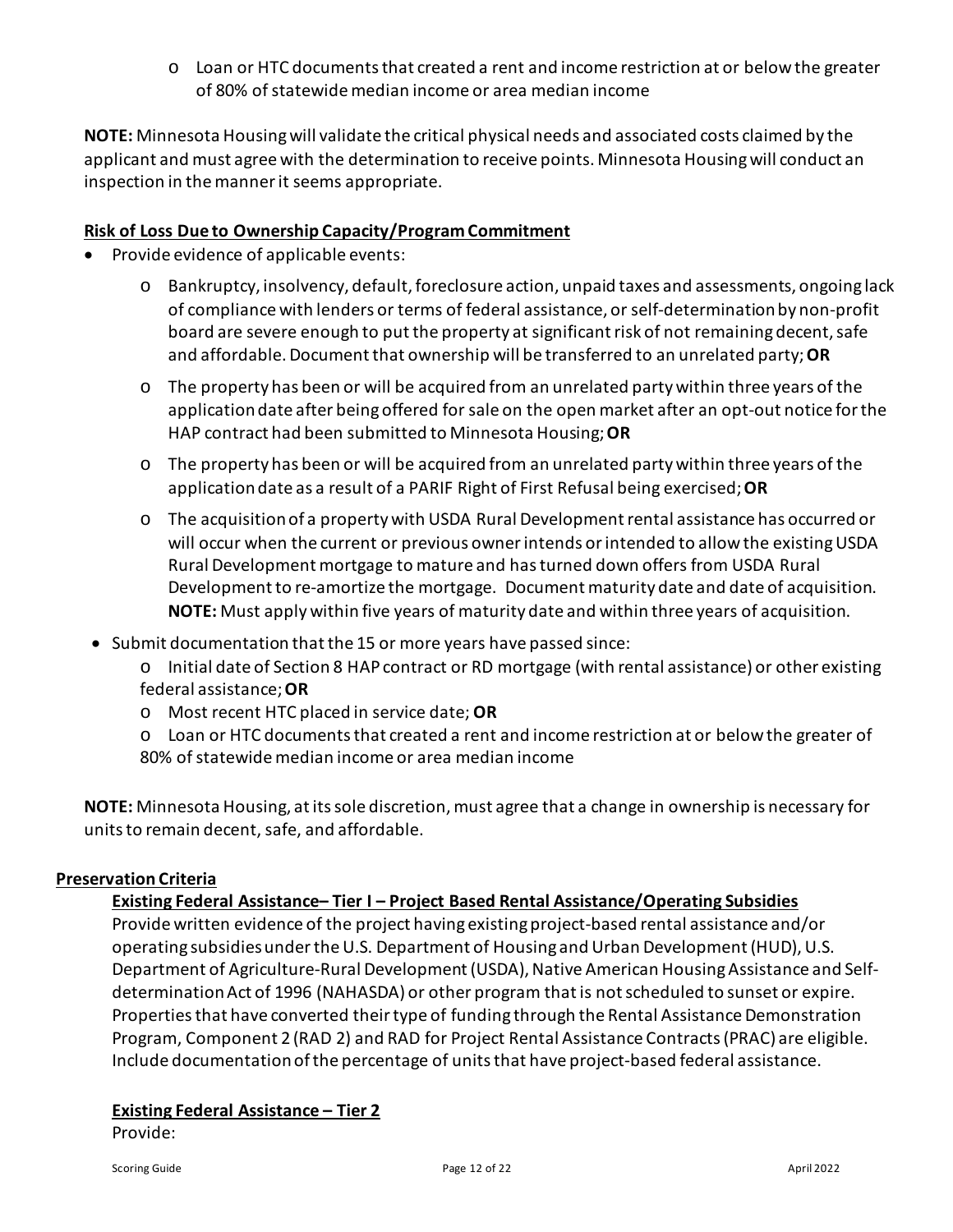Evidence of a current recorded deed restriction limiting rent or income restrictions at or below the greater of 80% of statewide median income or area median income. Includes existing public housing units, including converting through the Rental Assistance Demonstration Program, Component 1 (RAD 1), existing HTC units, Rural Development funded units without rental assistance, and existing federal assistance (202, 236, etc.)

### <span id="page-12-0"></span>**Critical Affordable Units at Risk of Loss**

Provide:

evidence of a current recorded deed restriction limiting rent or income restrictions at or below the great of 80% of statewide area median income or area median income under another non-federal program, including state, local or intermediary funds.

Scoring Dependencies:

- Tier 1 Projects that meet the definition of existing federal assistance under preservation cannot claim Rental Assistance
- Tier 2 RAD I or II or Public Housing Program Cannot claim rental assistance
- Tier 1 Units with Rental Assistance cannot claim Serves Lowest Income
- Tier 2 and Critical Affordable Units Units cannot overlap with Serves Lowest Income

### **Where to submit Supporting Documentation:**

• **Preservation checklist item in Portal** 

### <span id="page-12-1"></span>**Rental Assistance**

# <span id="page-12-2"></span>**Rental Assistance**

The calculation is based on the total units in the project. Minnesota Housing will validate the number of units and all other information with the submitted Multifamily Workbook. The units must be marked as rental assistance on the rent and income grid in the Workbook and the type of rental subsidy must be indicated. Provide a fully executed binding commitment(i.e., binding Resolution or binding Letter of Approval from the governing body) for project-based rental assistance. For Housing Support, the Housing Support Commitment letter must be completed by the county or tribe for the jurisdiction where the housing will be located. The letter must specify that the commitment is for the proposed property. If a service provider elects to commit Housing Support units from an existing contract for tenant- based Housing Support, a commitment letter from that organization must be submitted along with an approval letter from the county to allow the commitment.

Note: For projects with an award of existing federal assistance that has been in place for more than 15 years: A project with existing federal rental assistance that meets the definition of federal assistance under the Preservation scoring criteria is not eligible to take points under Rental Assistance, regardless of whether the project takes Preservation points.

# <span id="page-12-3"></span>**Further Restricts Rental Assistance**

Minnesota Housing will validate the number of units and all other information with the submitted Multifamily Workbook. The percentage is based on total units in the project, not the number of assisted units or the number of Rental Assistance units.

Scoring Dependenciesfor Rental Assistance and Further Restricts Rental Assistance: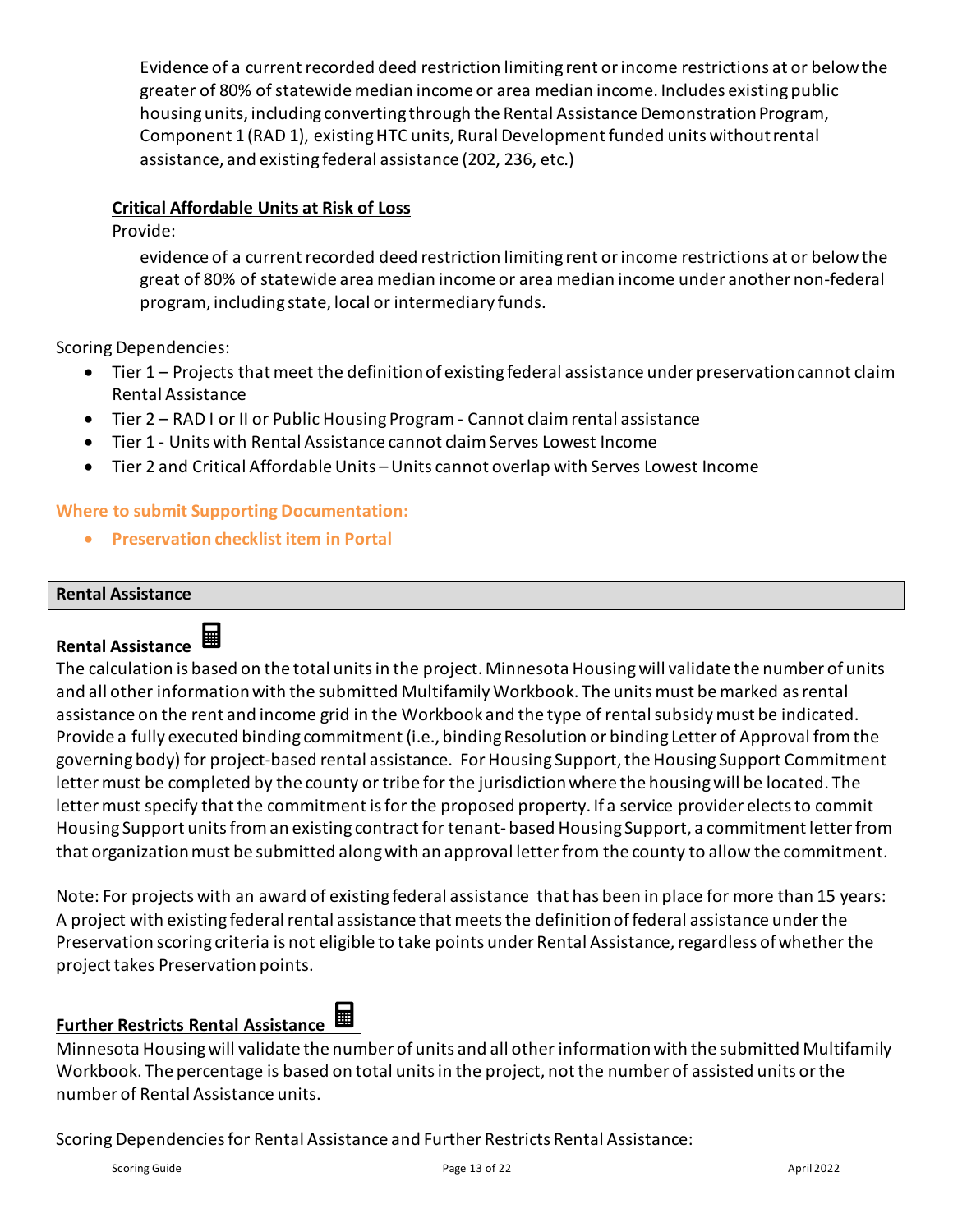- Cannot claim if the project meets the definition of preservation
- Cannot claim Preservation
- Units with rental assistance cannot claim Serves Lowest Income

### **Where to submit Supporting Documentation:**

- **Multifamily Workbook checklist item in Portal**
- **Rental Assistance checklist item in Portal**
- **Rental Assistance Payment Standards checklist item in Portal**

### <span id="page-13-0"></span>**Serves Lowest Income Tenants/Rent Reduction**

#### <span id="page-13-1"></span>⊞ **Serves Lowest Income Tenants/Rent Reduction**

The calculation is based on the total restricted/assisted unitsin the project. Minnesota Housing will validate the number of units and all other information with the submitted Multifamily Workbook.

Applicants seeking these points should reflect the rents for these units at or below the 50% MTSP rent limit in the rent and income grid of the Multifamily Workbook. MTSP rent limits are available on Minnesota Housing's [website.](https://www.mnhousing.gov/sites/multifamily/limits) Projects must be financially feasible.

#### <span id="page-13-2"></span>鬨 **Further Restricting Serves Lowest Income Tenants/Rent Reduction**

Minnesota Housing will validate the number of units and all other information with the submitted Multifamily Workbook. Applicants seeking these points should reflect the rents for these units at or below the 30% MTSP rent limit in the rent and income grid of the Multifamily Workbook. MTSP rent limits are available on Minnesota Housing's website. Projects must be financially feasible. The calculation is based on the total assisted units in the project.

**NOTE:** Serves Lowest Income Tenants units cannot have rental assistance. Projects with new or existing rental assistance must claim points under Rental Assistance or preservation.

Scoring Dependencies:

- Units cannot overlap with Preservation Tier 2 and Critical Affordable Units
- Units with rental assistance cannot claim Serves Lowest Income

### **Where to submit Supporting Documentation:**

• **Multifamily Workbook checklist item in Portal** 

### <span id="page-13-3"></span>**Long Term Affordability**

The selection criterion is applicable to HTC and deferred projects. No supporting documentation is required at the time of application.

### **Where to submit Supporting Documentation:**

• **No supporting documentation required.**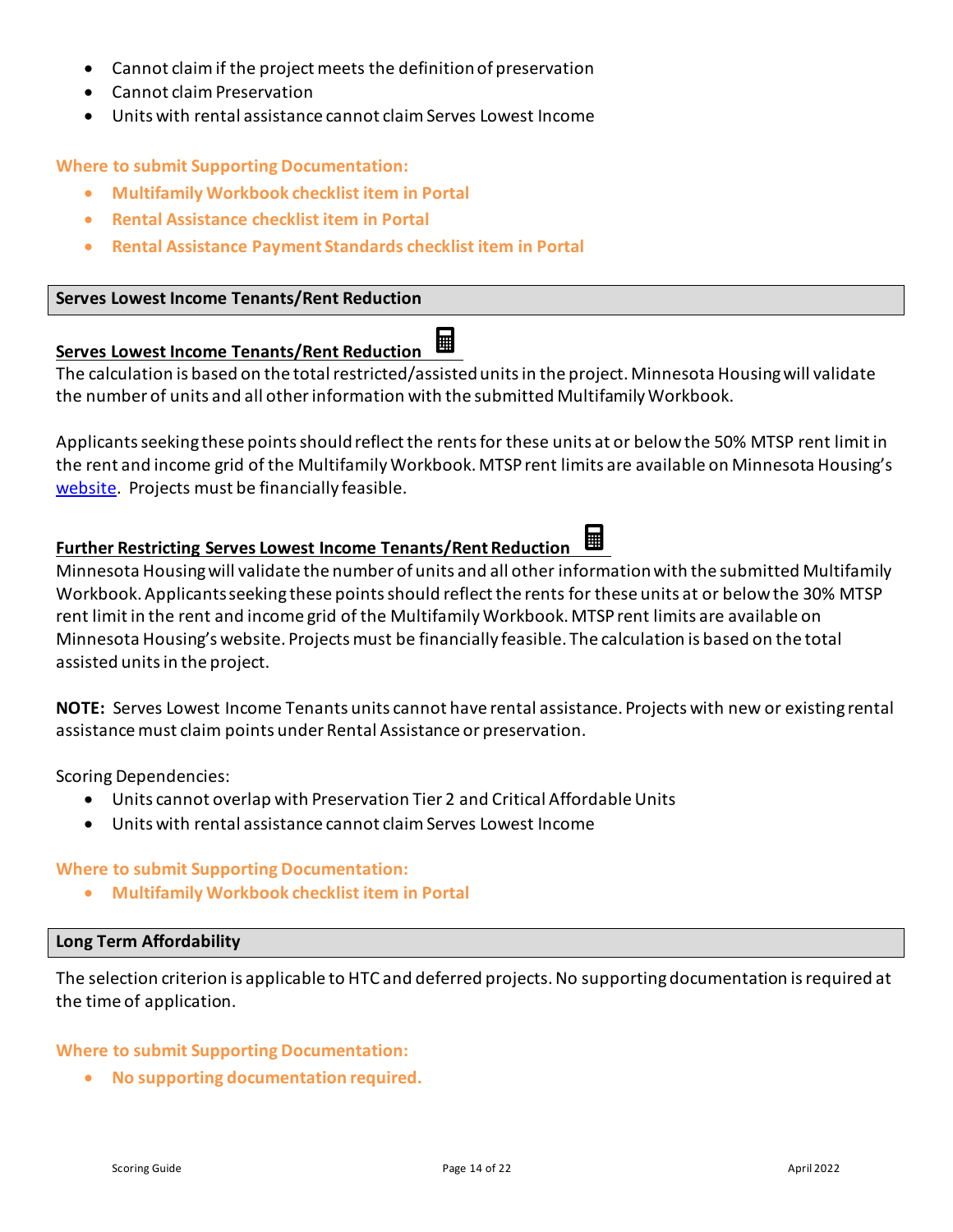### <span id="page-14-0"></span>**Need For More Affordable Housing**

If claiming this criterion, you must select the criterion, but the geographic location will be verified by Minnesota Housing staff. No supporting documentation is not required in the Portal.

Refer to the [Need for More Affordable Housing Options Methodology](https://www.mnhousing.gov/get/MHFA_238744) for more information.

**Scattered Site:** Must have 51% or more of the total units within an eligible criterion and then use a weighted average to determine score.

### **Where to submit Supporting Documentation:**

• **No supporting documentation required.**

### <span id="page-14-1"></span>**Workforce Housing Communities**

Provide evidence that the proposed development is located in or near a city or township that meets one of the following items below. Refer to th[e Workforce Housing Methodology.](https://www.mnhousing.gov/get/MHFA_238747)

### <span id="page-14-2"></span>**Top Job Center or Job Growth Community**

If claiming this criterion, you must select the criterion, but the geographic location will be verified by Minnesota Housing staff, so supporting documentation is not required in the Portal.

### <span id="page-14-3"></span>**Individual Employer Growth**

Applicant **must** provide a letter signed by an authorized representative of a single local employer documenting that at least 100 net, new jobs for permanent full- or part-time employees have been added during the previous five years within that community.

### <span id="page-14-4"></span>**Long Commute Community**

If claiming this criterion, you must select the criterion, but the geographic location will be verified by Minnesota Housing staff, so supporting documentation is not required in the Portal

**Scattered Site:** Must have 51% or more of the total units within an eligible criterion and then use a weighted average to determine score.

### **Where to submit Supporting Documentation:**

- **If claiming Individual Employer Growth points, submit documentation to the Workforce Housing Communities checklist item in Portal.**
- **If claiming Top Job Center or Job Growth Community, or, Long Commute Community, no supporting documentation required.**

### <span id="page-14-5"></span>**Transit and Walkability**

If claiming these criteria, you must select the criteria, but if the project is included in the methodology the geographic location will be verified by Minnesota Housing staff. Refer to the [Transit and Walkability](https://www.mnhousing.gov/get/MHFA_238745)  [Methodology.](https://www.mnhousing.gov/get/MHFA_238745)

If the project includes a planned transit stops not yet in service or includes demand response/dial a ride that is not included in the Methodology, documentation must be submitted with the application.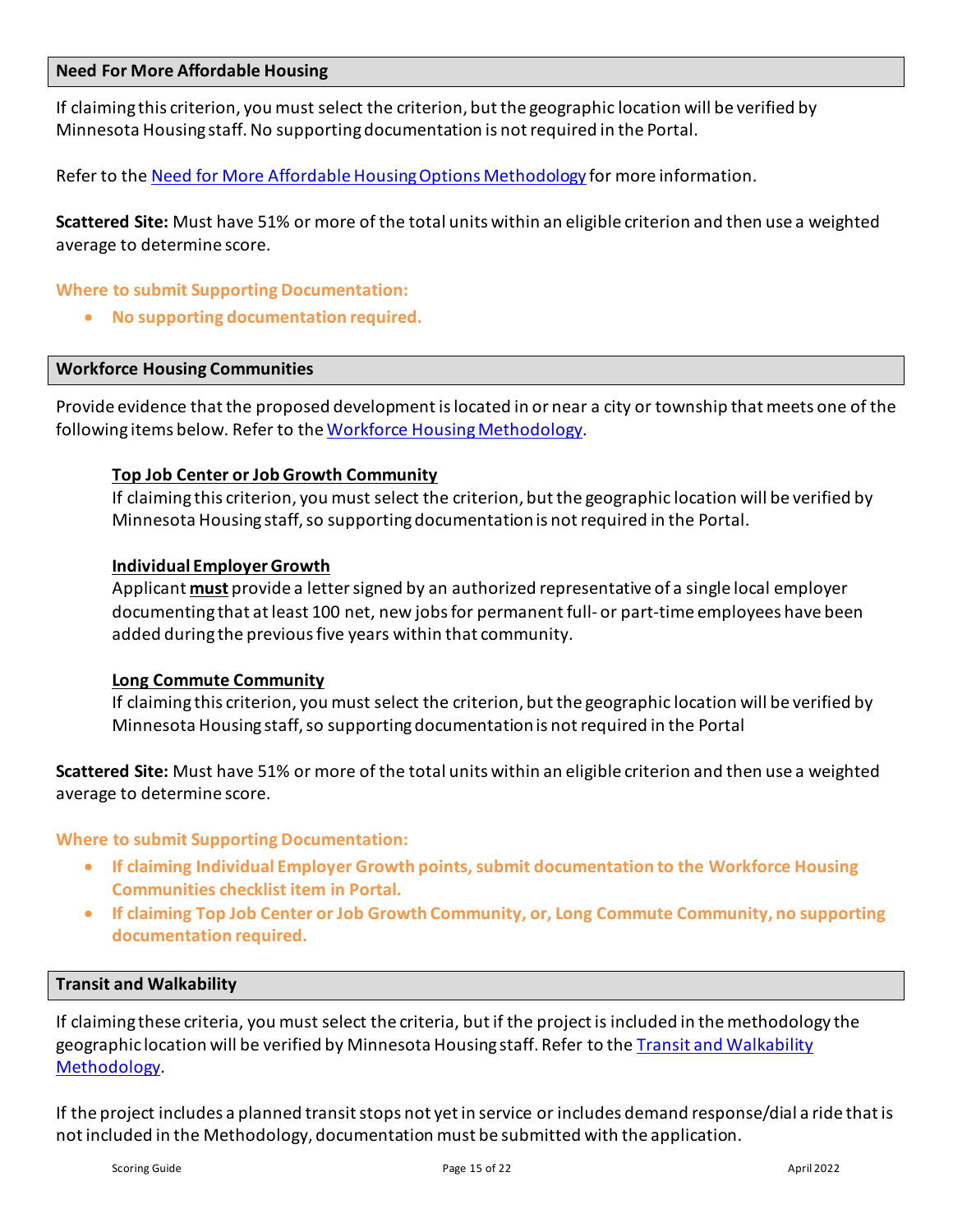**NOTE:** If applicants would like to request revisions of a location's Walk Score, they may contact Walk Score directly with details of the request to [mhfa-request@walkscore.com.](mailto:mhfa-request@walkscore.com) Walk Score staff will review the request and make necessary adjustments to scoring within 45 business days. If an address cannot be found in the Walk Score tool, use closest intersection within ¼ mile of the proposed location.

**Scattered Site:** Must have 51% or more of the total units within an eligible criterion and then use a weighted average to determine score.

**Where to submit Supporting Documentation:**

- **If the project includes a planned transit stops not yet in service or includes demand response/dial a ride that is not included in the Methodology, submit documentation to the Transit and Walkability checklist item in Portal.**
- **If the project is included in the methodology, no supporting documentation is required.**

### <span id="page-15-0"></span>**Community Development Initiative**

Applicant must complete the Community Development Initiative Narrative and submit documentation demonstrating how the initiativemeets the requirements. **Submit a full copy of all plans that you are referencing.**

Refer to the Self-scoring Worksheet for more details on documentation and narrative requirements, as well as additional requirements for projects in a Qualified Census Tract (QCT).

**Scattered Site:** The project must have at least 51% of the total units to qualify and then use a weighted average to determine eligibility.

### **Where to submit Supporting Documentation:**

• **Community Development Initiative checklist item in Portal**

### <span id="page-15-1"></span>**Equitable Development**

Applicant must complete the **Equitable Development Narrative** and submit documentation demonstrating how the initiative meets the requirements. Any documentation, plan or data referenced in the narrative must be provided to demonstrate the project meets the criteria.

**Qualifying Stakeholder Group:** A qualifying stakeholder group must have meaningful representation of Community(ies) Most Impacted who have an active and participatory role in shaping and carrying out the priorities and goals of the stakeholder group. Its mission and purpose must have some connection to uplifting and supporting communities most impacted in its work.

- Significant involvement of a Qualifying Stakeholder Group
	- o Multiple qualifying stakeholder groups may have a significant role in the project proposal. However, each qualified stakeholder group must on their own meet the threshold criteria with the narrative questions answered for each.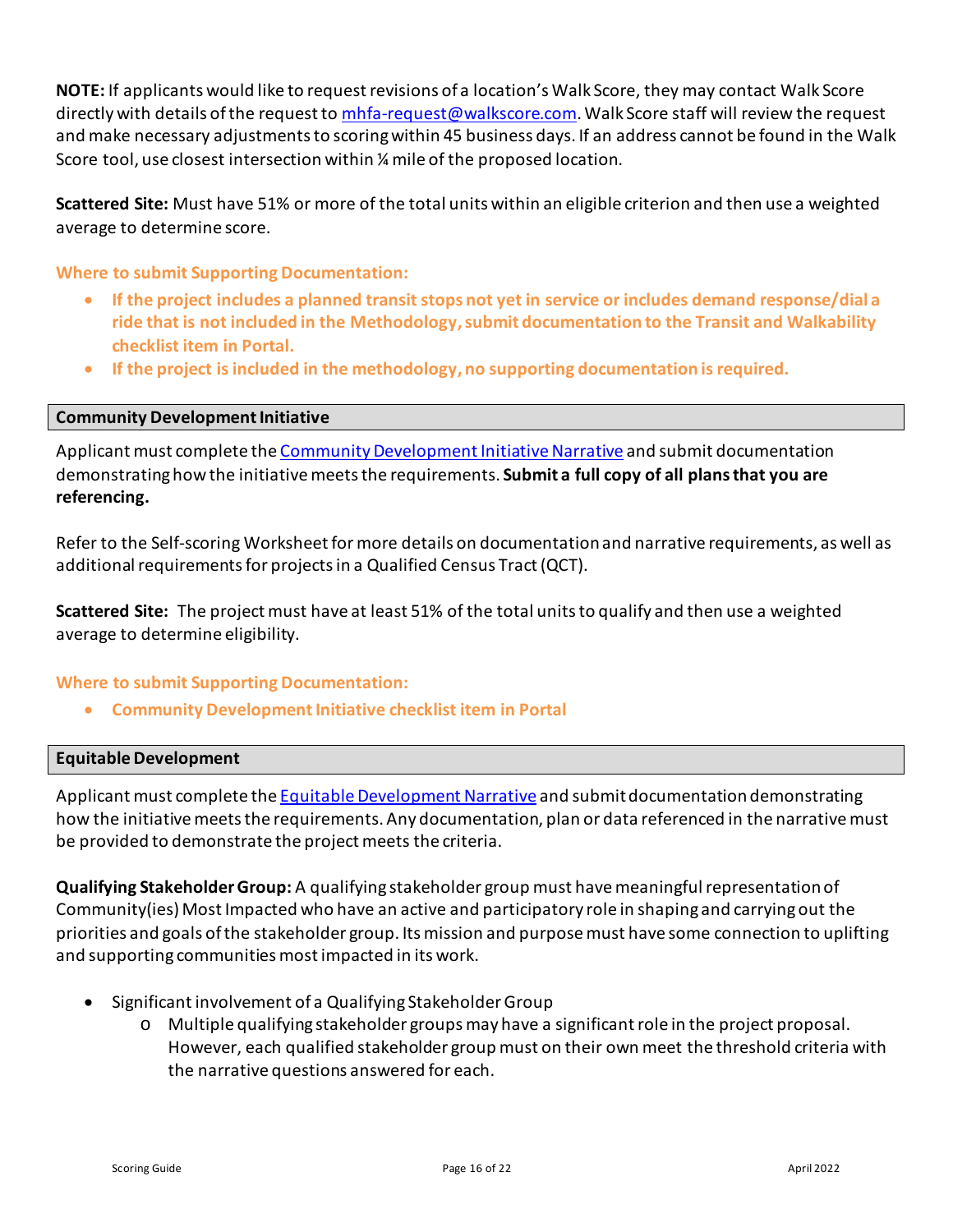- Examples of Qualified Stakeholder Input
	- o Design: A qualified stakeholder group representing an immigrant CMI meaningfully involved in the architectural design of intergenerational housing which directly responds to the input provided by the stakeholder group.
	- o Services: A qualified stakeholder group representing a "families with children" CMI meaningfully involved in a services model where after-school and weekend activities for children are provided in a specific space in the project and directly responds to the input of the stakeholder group.
	- o Community Benefits: An agreement between the developer and the local community to employ individuals from the neighborhood
- Qualified Stakeholder Group Letter:
	- o A signed letter from the Qualified Stakeholder Group must be submitted that addresses 1.d. of the Threshold Criteria.

### **Where to submit Supporting Documentation:**

• **Equitable Development checklist item in Portal**

### <span id="page-16-0"></span>**Rural/Tribal**

If claiming this criterion, you must select the criterion, but the geographic location will be verified by Minnesota Housing staff, so supporting documentation is not required. Refer to the Rural/Tribal Designated [Areas Methodology.](https://www.mnhousing.gov/get/MHFA_238749)

**Scattered Site:** Must have 51% or more of the total units within an eligible criterion and then use a weighted average to determine score.

### **Where to submit Supporting Documentation:**

• **No supporting documentation required.**

### <span id="page-16-1"></span>**Qualified Census Tract (QCT)/Community Revitalization, Tribal Equivalent Areas and Opportunity Zones**

If claiming this criterion, you must select the criterion, but the geographic location will be verified by Minnesota Housing staff, so supporting documentation is not required. Refer to the [QCT Tribal Equivalent](https://www.mnhousing.gov/get/MHFA_238746)  [Areas Methodology](https://www.mnhousing.gov/get/MHFA_238746) and th[e Opportunity Zones Methodology.](https://www.mnhousing.gov/get/MHFA_238920)

Minnesota Housing staff will validate all the required supporting documentation for Community Development Initiative was submitted.

**Scattered Site:** Must have 51% or more of the total units within an eligible criterion and then use a weighted average to determine score.

### **Where to submit Supporting Documentation:**

• **No supporting documentation required.**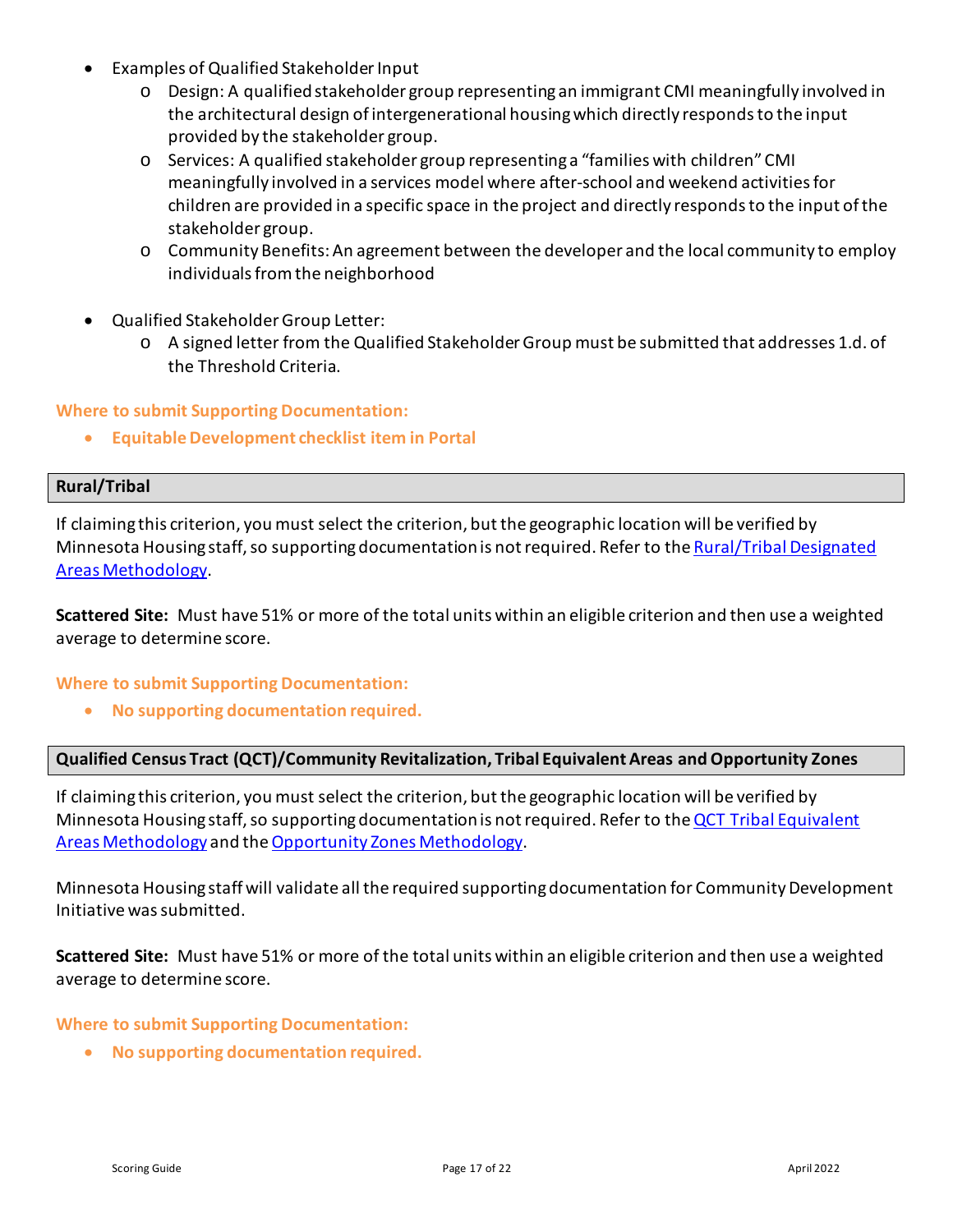### <span id="page-17-0"></span>**Multifamily Award History**

If claiming this criterion, you must select the criterion, butthe geographic location will be verified by Minnesota Housing staff, so supporting documentation is not required. Refer to the [Multifamily Award History](https://www.mnhousing.gov/get/MHFA_238742)  [Methodology.](https://www.mnhousing.gov/get/MHFA_238742)

Annexation

- At application, if the project is located on property that has been or is going to be annexed, it is eligible for points if the community the project was originally located within is eligible for the points.
- If a project is selected and located on property that has been or is going to be annexed, both communities involved in the annexation will not be eligible for the points within the 5-year timeframe for this criterion for subsequent years.

### **Where to submit Supporting Documentation:**

• **No supporting documentation required.**

### <span id="page-17-1"></span>**Black, Indigenous and People of Color-owned / Women-owned Business Enterprise (BIPOCBE/WBE)**

### <span id="page-17-2"></span>**Ownership**

Provide documentation showing that the project sponsor, executive director of a non-profit, executive director or equivalent of a governmental entity, general contractor, architect, or management agent is a BIPOCBE/WBE enterprise as defined in the Self-Scoring Worksheet. The statement should be from the corresponding entity and explain how and why they meet the criteria.

Ownership documentation could include:

- Signed Certification Statement
- Minnesota Housing Qualification Forms
- Creation of a new joint venture is allowed if the percentage of ownership for the entire structure is in line with the definition in the Self-scoring Worksheet. Applicants can subcontract work, but the BIPOCBE/WBE business must be the responsible party and primary entity of record.

NOTE: Board composition does not count for points.

### <span id="page-17-3"></span>**Partnership**

Provide a signed, dated and executed agreement between the partnering entities showing the specific segregation of duties and the roles that the partnering entities will undertake. The agreement must include specific language stating that the goal of the partnership is to increase the capacity of the BIPOCBE/WBE entity to develop, manage, construct, design, or own affordable housing in the future.

A 51% owned BIPOCBE/WBE entity may also partner with another BIPOCBE/WBE entity in a joint venture to build the latter's capacity.

### **Where to submit Supporting Documentation:**

• **BIPOCBE/WBE checklist item in Portal**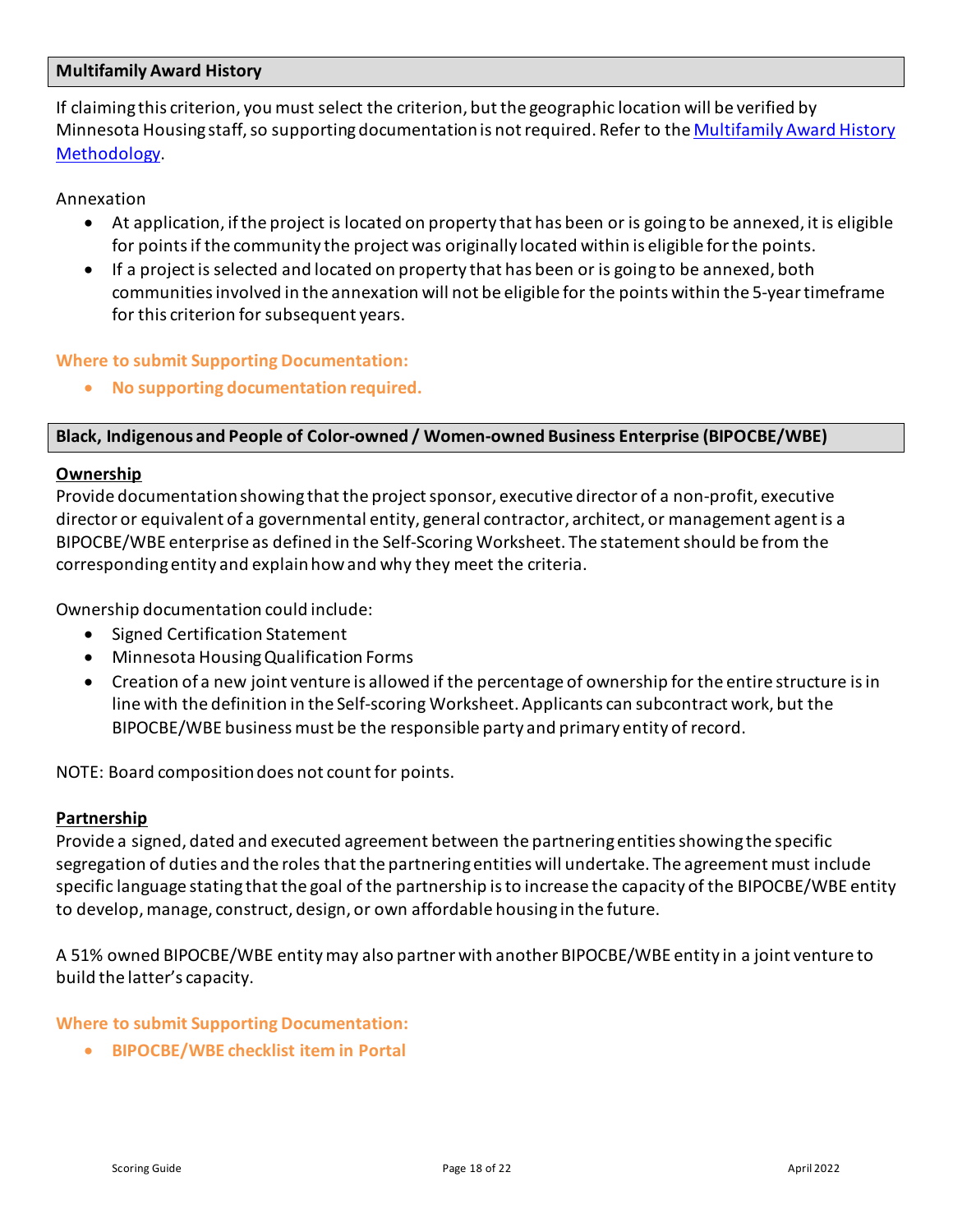### <span id="page-18-0"></span>**Financial Readiness to Proceed/Leveraged Funds**

Provide evidence from the contributor or lender of all applicable forms of proposed, secured and existing permanent capital funding under this submission requirement. The Self Scoring Worksheet contains important details on the required documentation for various types of sources. Applicants who have secured funding commitments for one or more permanent capital funding sources at the time of application must count the source in this calculation. The calculation will be based on the information provided with the source documentation, not on numbers listed in the Multifamily Workbook. Make sure the workbook accurately reflects the commitment documentation.

It is highly recommend that applicants complete the [Scoring Calculation Worksheet](https://www.mnhousing.gov/download/MHFA_250474) and submit it in Portal.

### **Tax Increment Financing (TIF)**

- Tax Increment Financing (TIF): Provide satisfactory documentation that the contribution is committed to the development at the time of application. The documentation must include a city council resolution indicating its intention to provide TIF assistance. The anticipated amount must be included in the resolution or a letter from the city. See the **Sample TIF Resolution**
- See the Sample [TIF Letter](https://www.mnhousing.gov/download/MHFA_250470)

### **Existing Minnesota Housing Debt**

All documentation must meet the information outlined in the Self-Scoring Worksheet. Expired documentation will not count.

### **Where to submit Supporting Documentation:**

- **Financial Readiness to Proceed/Leveraged Funds checklist item in Portal**
- **First Mortgage Commitment Letter checklist item in Portal (when applicable)**
- **Energy Rebate Analysis – Preliminary checklist item in Portal (when applicable)**
- **Existing Loan and HTC Documents checklist item in Portal (when applicable)**
- **Syndicator/Investor Letter of Intent checklist item in Portal (when applicable)**
- **4% HTC Syndicator/Investor Letter of Intent checklist item in Portal (when applicable)**

### <span id="page-18-1"></span>**Other Contributions**

Provide written documentation from the contributor justifying the amount and the terms of the contribution. The documentation must be in the form of a project specific letter of intent, city or council resolution, letter of approval, statement of agreement or eligibility, or a memorandum of understanding (MOU).

### **Tax Increment Financing (TIF) for Operating Subsidy**

Tax Increment Financing (TIF) for properties that cannot support an amortizing first mortgage. Calculate the net present value (NPV) by using NPV discounted by applicable federal rate (AFR) for the term of the (TIF). Provide satisfactory documentation that the contribution is committed to the development at the time of application. The documentation must include a city council resolution indicating its intention to provide TIF assistance. The anticipated amount must be included in the resolution or a letter from the city. The documentation should include the TIF analysis from the city or its consultant.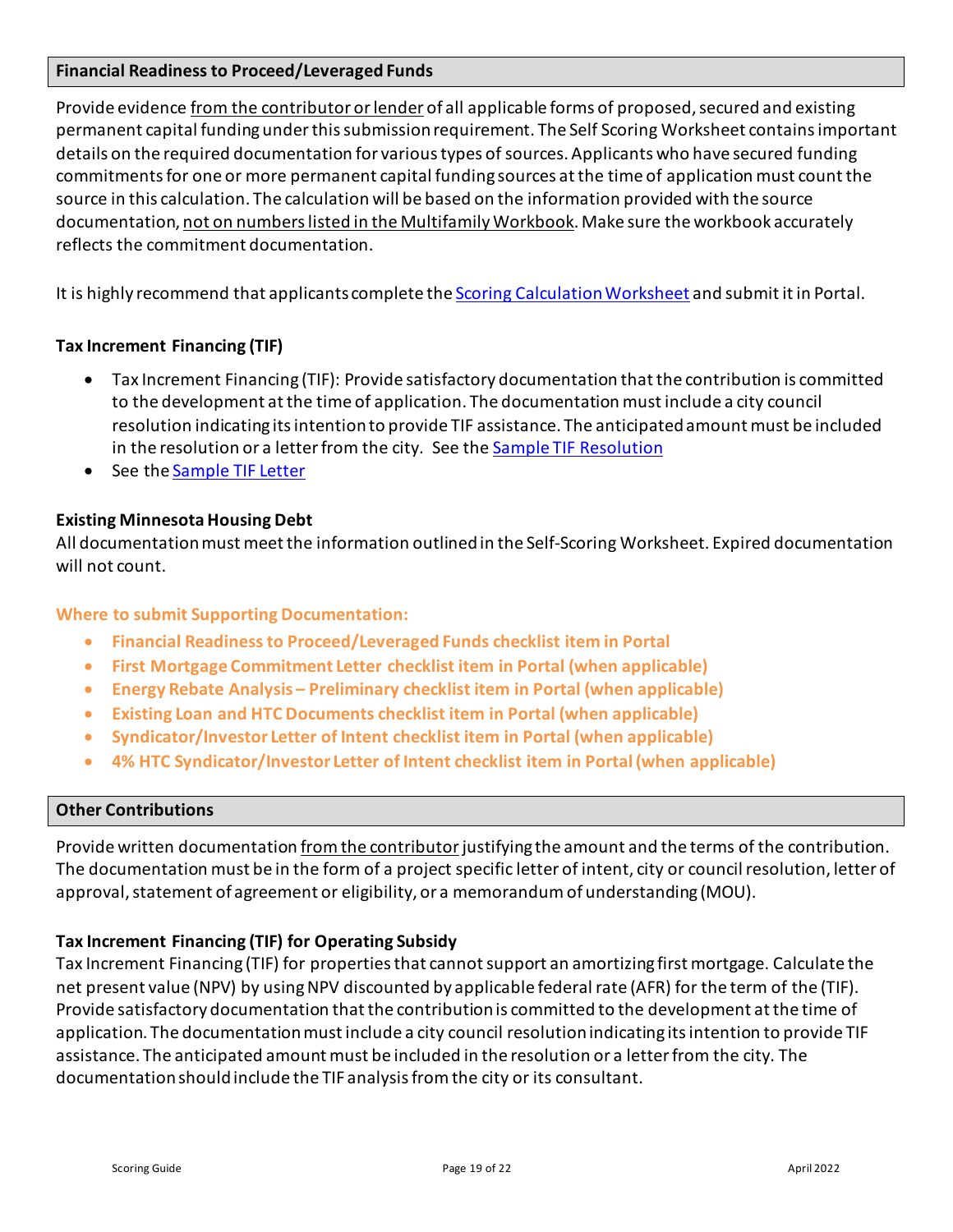### **Tax Abatement**

Tax abatement and payments in lieu of taxes for properties that cannot support an amortizing first mortgage. Documentation must include the amount and term (up to the term of the Minnesota Housing deferred loan or LURA). Calculate net present value (NPV) by using NPV discounted by applicable federal rate (AFR) for the term of the abatement (up to the term of the Minnesota Housing deferred loan or LURA).

### **Land Donation or Write Down**

Documentation of property value must come from the current owner or seller, not the buyer. Only as-is values will be accepted.

**NOTE:** New funding awards or commitments from Minnesota Housing Funding Partners, the federal government, a local unit of government, an area employer, or private religious or charitable organization are not eligible for this criterion.

### **Where to submit Supporting Documentation:**

- **Multifamily Workbook checklist item in Portal**
- **Other Contributions checklist item in Portal**

### <span id="page-19-0"></span>**Intermediary Costs**

囲 Intermediary costs are third-party service costs related to the development of the project. Provide intermediary costs on the Development Cost tab of the Multifamily Workbook. Excluded costs are included in the Self-scoring Worksheet. All other Soft costs incorporated into the "other" line will count as additional intermediary costs. The agency may request additional documentation for abnormally large costs incorporated into an excludable cost.

### **Where to submit Supporting Documentation:**

- **Multifamily Workbook checklist item in Portal**
- **Other Supporting Documentation checklist item in Portal (when applicable)**

### <span id="page-19-1"></span>**Universal Design**

The applicant must submit the Universal Design Worksheet(UDW). The UDW and architectural/construction applicationitems will be reviewed to determine eligibility for the criteria. The determination to award points will be made at the sole discretion of Minnesota Housing. For elevator buildings, 100% of the assisted units must meet the definition. For non-elevator buildings, at least 10% of the assisted units must meet the definition.

### **Scattered Site/Multiple Buildings:**

- Projects with both building types (elevator equipped building and non-elevator equipped buildings) must meet both definitions to be eligible and must complete a separated UDW for each building type. Number of Universal Design units must be provided for each building type.
- Projects with the same building type (elevator equipped building or non-elevator equipped buildings) may complete one UDW. Calculate the overall percentage of Universal Design units required based on total dwelling units.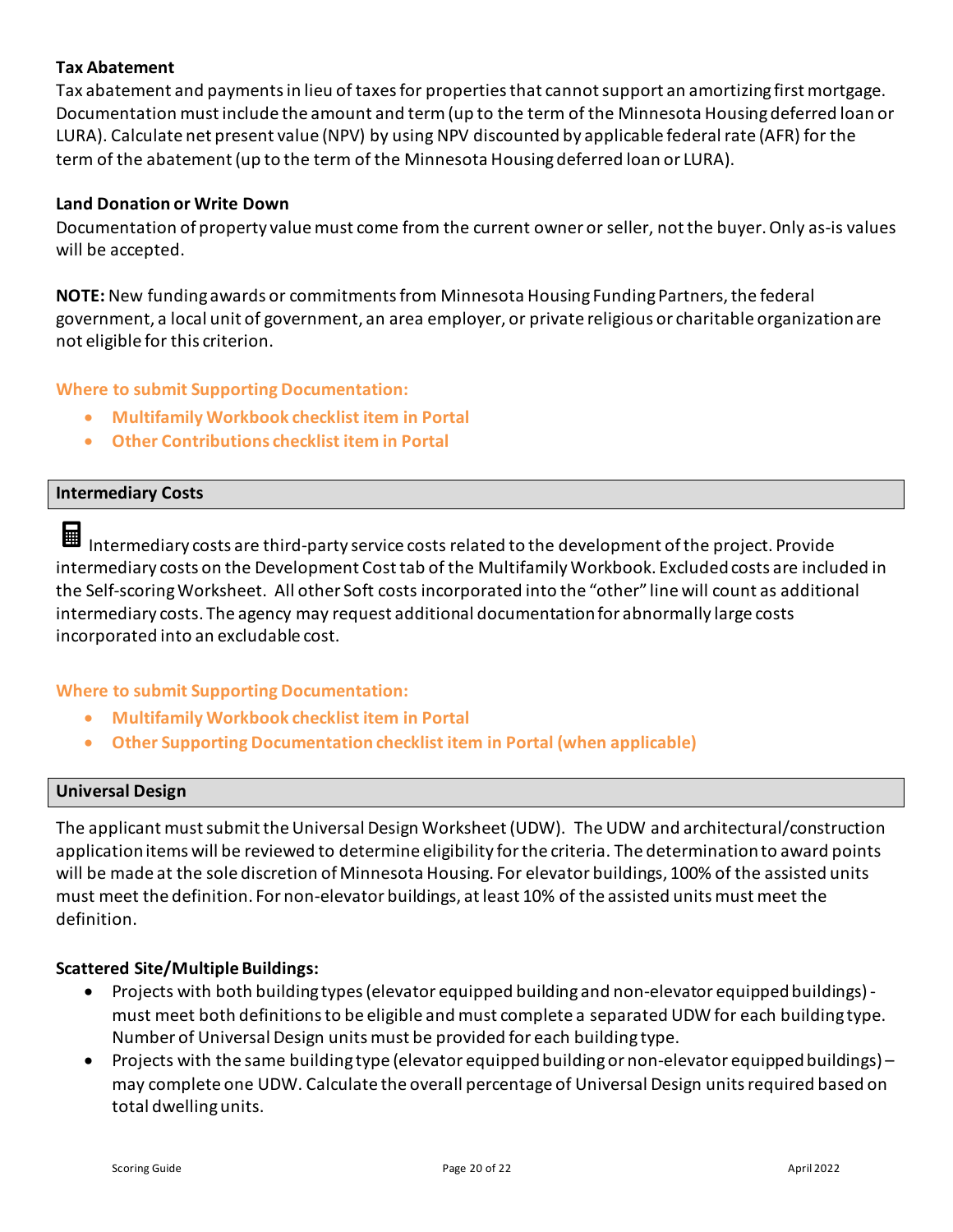If scattered sites have a mixture of building types, each building must meet the optional feature requirements noted above.

**Where to submit Supporting Documentation:**

- **Intended Methods Worksheet checklist item in Portal**
- **Universal Design Worksheet checklist item in Portal**
- **Construction Cost Estimate - New Construction checklist item in Portal (when applicable)**
- **Construction Cost Estimate – Rehabilitation checklist item in Portal (when applicable)**
- **HTC Design Standards Certification checklist item in Portal (when applicable)**
- **Physical or Capital Needs Assessment (PNA/CNA) checklist item in Portal (when applicable)**
- **Preliminary Architectural Requirements – New Cont. checklist item in Portal (when applicable)**
- **Preliminary Architectural Requirements – Rehab checklist item in Portal (when applicable)**

### <span id="page-20-0"></span>**Smoke-free Buildings**

The applicant certifies that the property will be smoke-free upon lease-up. No documentation required.

### **Where to submit Supporting Documentation:**

• **No supporting documentation required** 

### <span id="page-20-1"></span>**Enhanced Sustainability**

Applicants who claim Enhanced Sustainability points must include all mandatory and optional Enterprise Green Communities Criteria on the Multifamily Intended Methods Worksheet (IMW) to be eligible for points. The IMW and architectural/construction application items will be reviewed to determine eligibility for the criteria. The "How Will Criteria Be Implemented" column for all mandatory and selected optional point criteria must clearly explain how the project will comply. IMW's with blank or insufficient detail provided may result in the loss of points if certain items cannot be validated.

The determination to award points will be made at the sole discretion of Minnesota Housing.

### **Where to submit Supporting Documentation:**

- **Intended Methods Worksheet checklist item in Portal**
- **Universal Design Worksheet checklist item in Portal**
- **Construction Cost Estimate - New Construction checklist item in Portal (when applicable)**
- **Construction Cost Estimate – Rehabilitation checklist item in Portal (when applicable)**
- **HTC Design Standards Certification checklist item in Portal (when applicable)**
- **Physical or Capital Needs Assessment (PNA/CNA) checklist item in Portal (when applicable)**
- **Preliminary Architectural Requirements – New Cont. checklist item in Portal (when applicable)**
- **Preliminary Architectural Requirements – Rehab checklist item in Portal (when applicable)**
- **Universal Design Worksheet checklist item in Portal (when applicable)**

### <span id="page-20-2"></span>**Unacceptable Practices**

For HTC projects only. Minnesota Housing will send prior notification and will impose an HTC penalty for unacceptable practices.